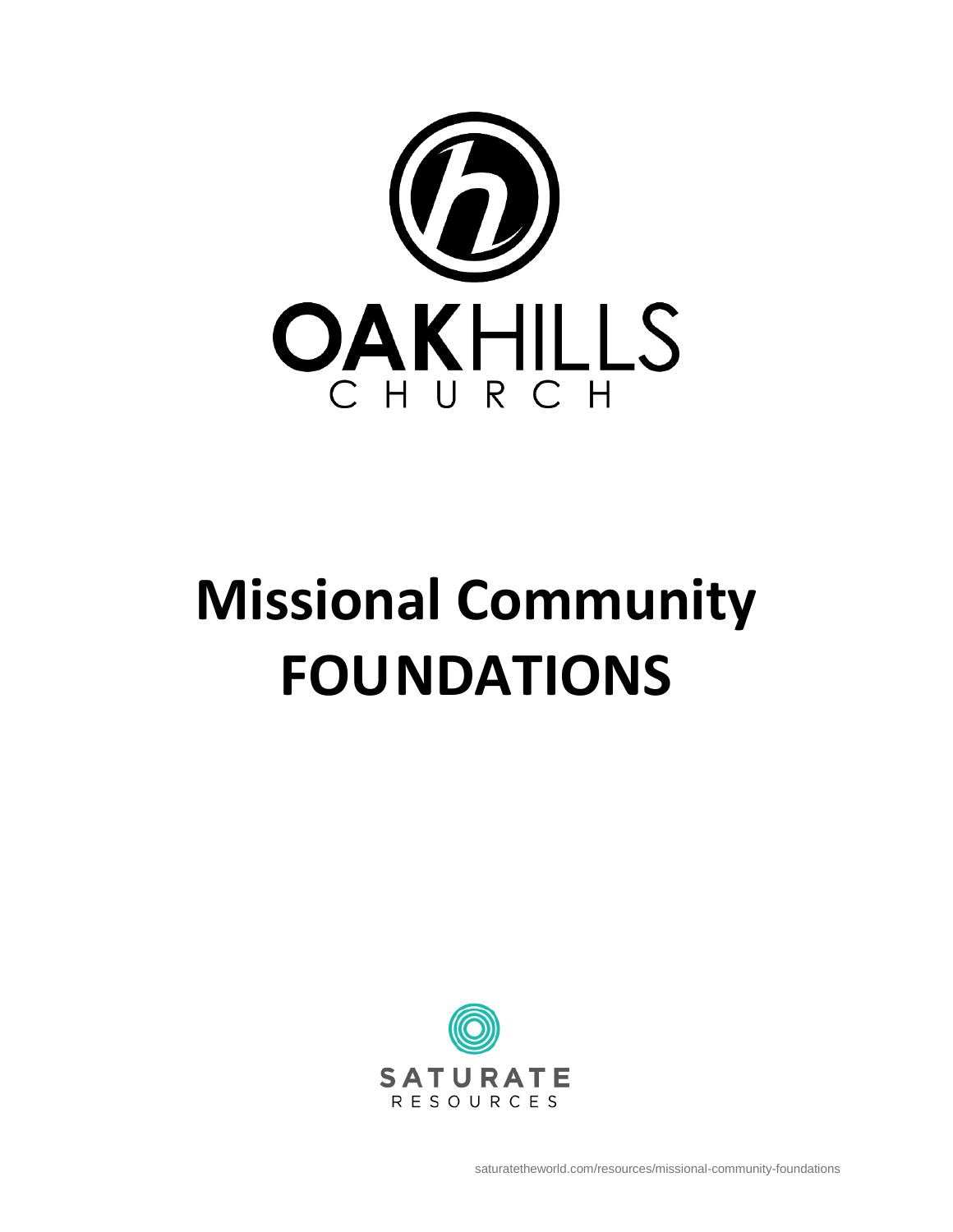# **TABLE OF CONTENTS**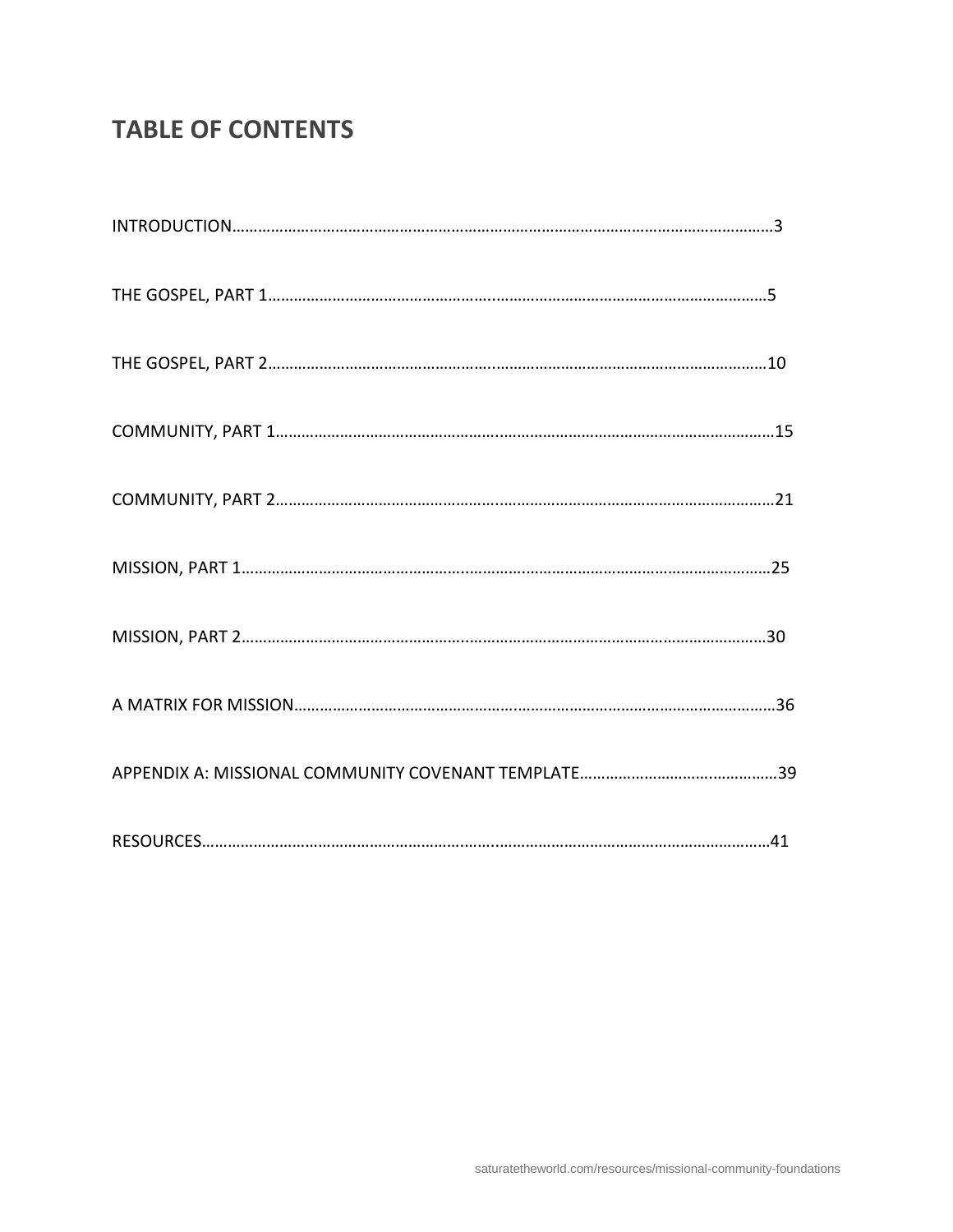# **INTRODUCTION**

Christians everywhere are asking big questions about what it means to follow Jesus, how their faith should affect everyday life, and how church should figure into their response to poverty and other social justice issues. Into the fray enters "missional community." No doubt about it: These days, missional community is a buzzword.

Some are curious about the missional church; others are inspired, and some are simply overwhelmed. Although buzzwords such as "missional community" can be helpful or fun to talk about, many Christians simply don't know where to begin.

A missional community is a gospel community that lives out the mission of God together in a specific area and to a particular people group by demonstrating the gospel in tangible forms and declaring the gospel to others—both those who believe it and those who are being exposed to it.

Simply put, missional communities (MCs) are **families** of **missionary servants** who make disciples who make disciples: a community of everyday citizens who are devoted to Jesus, to one another, to their neighbors and city.

This is a guide to help you learn together what it could look like to be a community of people who are devoted to Jesus, to one another, and to your neighbors and city. Our hope is that this guide will help you move from theory to practice, from good intentions to action, and from talking about "missional community" to becoming a "missional community."

Before we begin talking about what a missional community is, it may be helpful to understand what a missional community is not. From here on we'll be using the term "MC" to refer to a missional community in this guide.

# **A MISSIONAL COMMUNITY IS NOT PRIMARILY:**

**A SMALL GROUP:** Yes, an MC is a small group of people that meets at least once a week. However, as you'll soon find out an MC is so much more than a typical church small group.

**A BIBLE STUDY:** The Scriptures play a vital, foundational role in the life of a missional community. However, the goal of studying the Bible in an MC is not simply to gain more Biblical or theological knowledge; it's to foster our repentance from sin and turn to faith in the completed work of Jesus' death and resurrection in our place. As a result of this, we will find our place in God's big story of redemption and so move outward in mission to our neighbors and our community

**A SUPPORT GROUP:** You will see that because an MC is family with one another because of Jesus, they will carry and support one another's burdens as they point one another toward their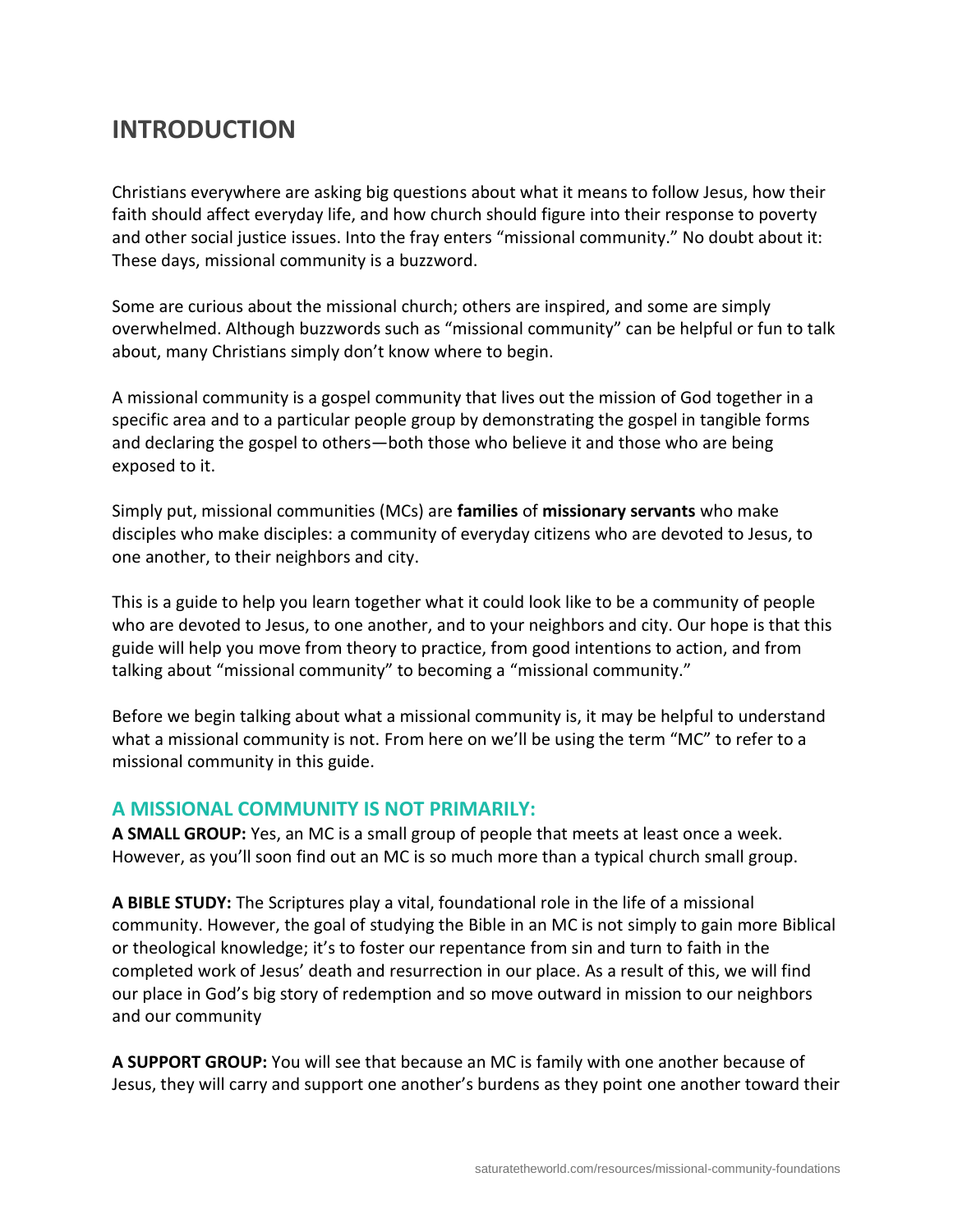true Savior, Jesus. However, the healing and restoration Jesus brings is meant to be shared and spread rather than confined to a small group of people.

**A SOCIAL ACTIVIST GROUP:** You will see that an MC is very active in their community because they recognize that Jesus is Lord over every sphere of life and He calls His people to be a foretaste of the final restoration of all things. However, if they limit their activity to social activism, they realize that they are not being faithful to the fullness of Jesus' mission.

**A WEEKLY MEETING:** Just as the church is not a building, an MC is not a weekly meeting. An MC is just that: a community of people participating in Jesus' mission to the world that transforms our ordinary, everyday life, not merely one night of the week.

## **WHAT TO EXPECT**

While this is not a full-length treatment of the missional community, this guide will introduce you to the three elementary principles of an MC: gospel, community, and mission. It will also foster reflection through discussion questions, and guide you into making an informed missional commitment with your community.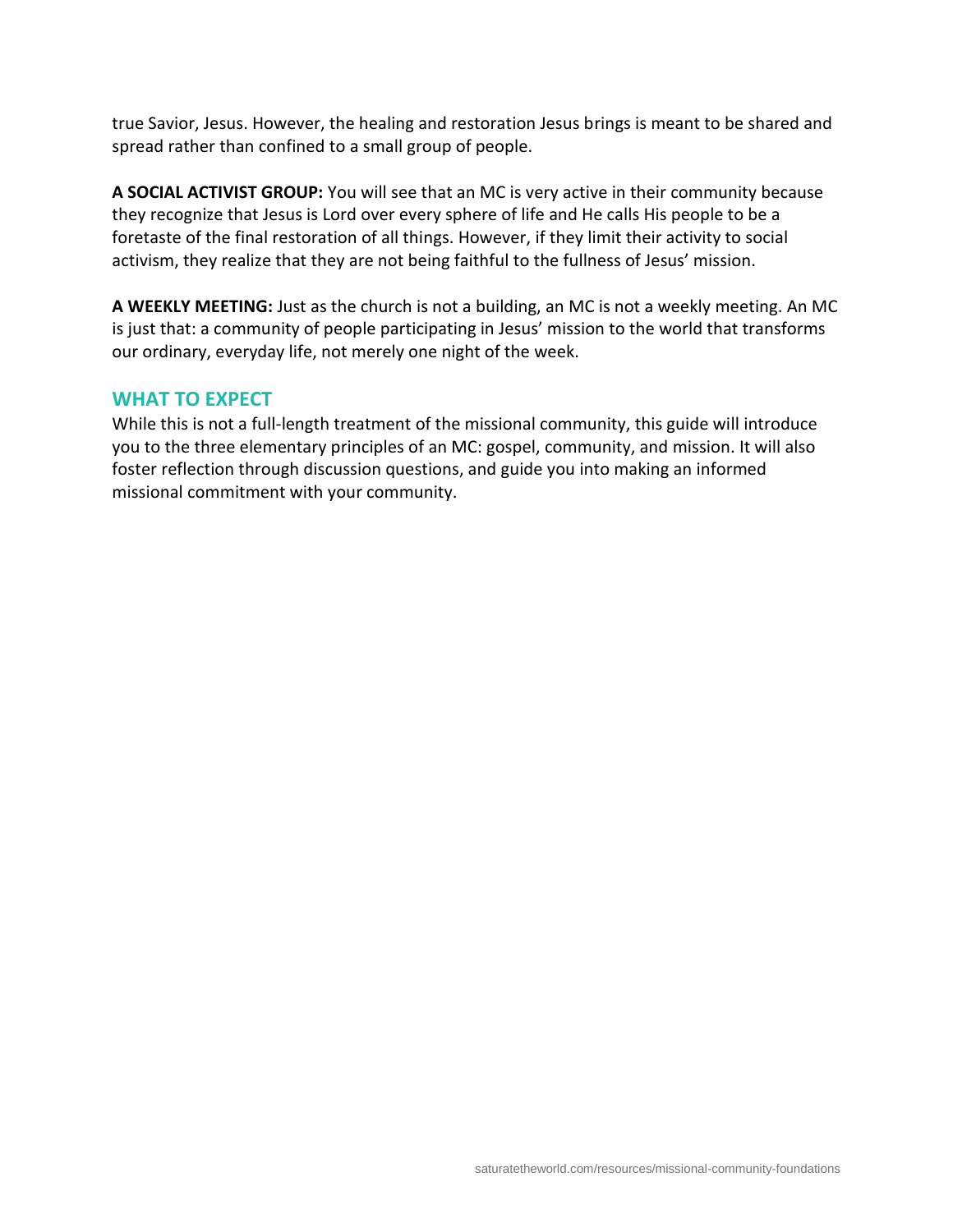# **THE GOSPEL, PART 1**

# **THE BIG PICTURE**

*This is where we're going—the big ideas to understand more deeply this week.*

- The gospel is the good news that Jesus has defeated sin, death, and evil
- through His own death and resurrection and is making all things new, even us.
- The message of the gospel shows us God's power to save, past, present and future.

# **OPENING**

Many MCs practice a weekly rhythm of eating together before sitting down for some intentional discussion time. You should ideally plan 60–90 minutes for dinner to ensure people have enough time to catch up, eat, and take care of feeding kids.

# **SETUP**

Perhaps at some time in your life you have asked why all over the world groups of people in short shorts and brightly colored jerseys kick a ball down a field toward a net for several hours at a time? Some silly clothing and seemingly random movements around a field are confusing to the casual observer until the rules of the game are explained to them. Unless you understand the rules and purpose of soccer (football for our friends elsewhere in the world), you'll never be able to make sense of a Soccer game. In the same way, until you understand the gospel, you won't be able to make sense of what is means to be an MC. So as you begin your journey toward MC, we should begin by asking, "What is the gospel?"

# **THE BIBLE SAYS**

*Now, brothers and sisters, I want to remind you of the gospel I preached to you, which you received and on which you have taken your stand. By this gospel you are saved, if you hold firmly to the word I preached to you. Otherwise, you have believed in vain. For what I received I passed on to you as of first importance: that Christ died for our sins according to the Scriptures, that he was buried, that he was raised on the third day according to the Scriptures, and that he appeared to Cephas, and then to the Twelve. After that, he appeared to more than five hundred of the brothers and sisters at the same time, most of whom are still living, though some have fallen asleep. Then he appeared to James, then to all the apostles, and last of all he appeared to me also, as to one abnormally born.* (1 Cor. 15:1–8)

# **From this passage in 1 Corinthians, how would you define the gospel in your own words?**

In v. 2, Paul tells us that by this gospel we are saved. **What do you think it means to be "saved"?**

In the Greek language that the New Testament was originally written in, the word "gospel" meant "good news." **What is it about the gospel that makes it such good news?**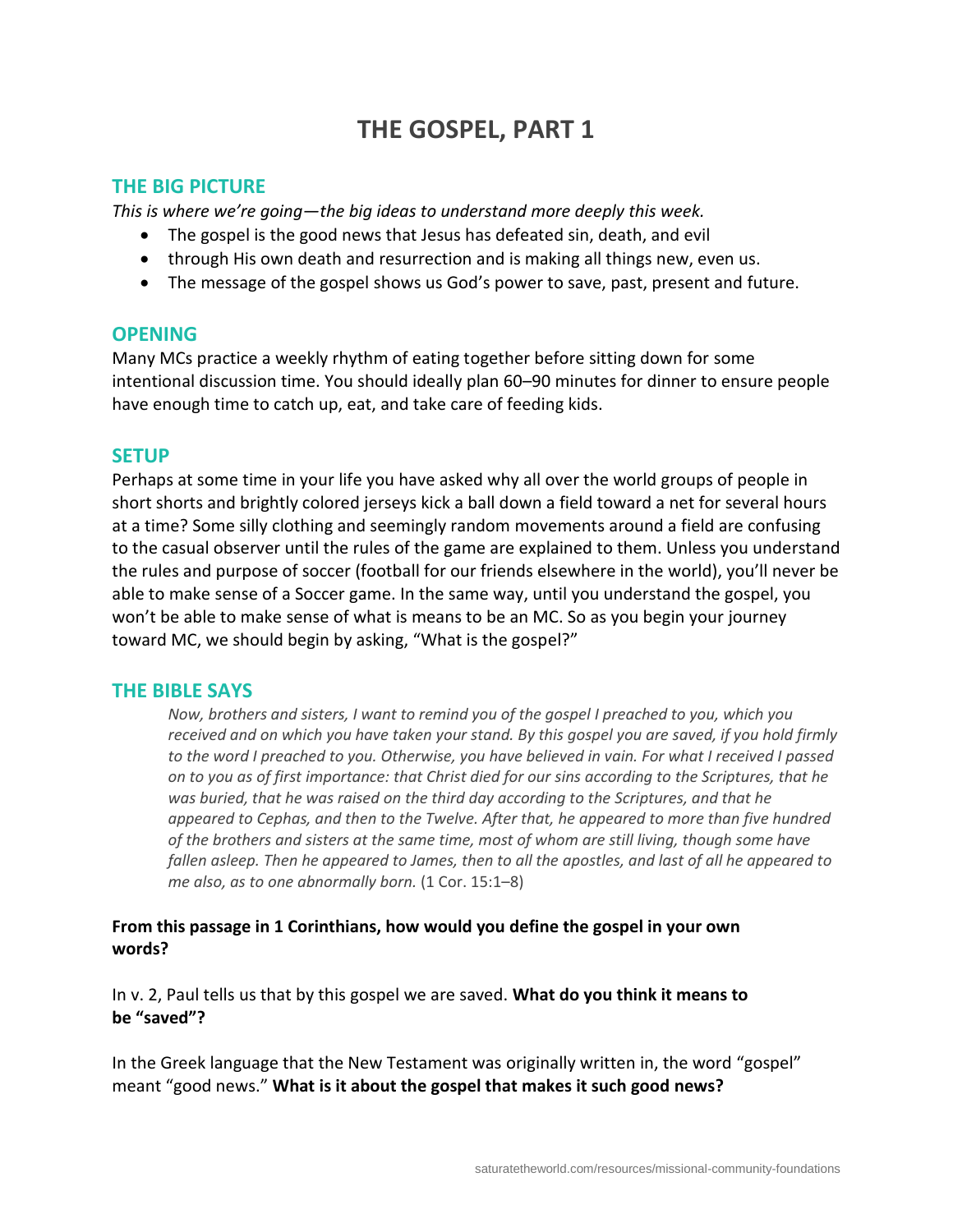#### **Who is the message of the gospel for?**

## **ARTICLE**

#### **What is the Gospel?**

*The gospel is the good news that Jesus has defeated sin, death, and evil through his own death and resurrection and is making all things new, even us.*

There are two elements of the gospel that are encapsulated in this definition; the gospel's **power** and **purpose**. The power of the gospel shows us the good news of how Jesus has defeated, is defeating and will finally defeat sin, death, and evil. The purpose of the gospel shows us that God's ultimate goal is to make all things new, even us, for the sake of His glory.

#### **Gospel Power**

In Romans 1:16, Paul says, "For I am not ashamed of the gospel, because it is the **power** of God that brings salvation to everyone who believes: first to the Jew, then to the Gentile." We must understand that this power by which we're accepted, empowered, and changed has three dimensions: past, present, and future. We *have been* saved from the penalty of sin, *are being*  saved from the power of sin, and *will be* saved from the presence of sin because of God's power and work. Viewed from this angle, the *Good News* is that God accepts us, empowers us and is changing us by the power of the Spirit because of what Jesus has done.

#### **The Past Dimension: We Have Been Saved from the Penalty of Sin**

Because of Jesus' death and resurrection on our behalf, we have *already* been totally and completely freed from the penalty of sin. When Paul uses words like "justification" in Romans 3:23–25, he's referring to this past aspect of the Gospel.

*For all have sinned and fall short of the glory of God, and all are justified freely by his grace through the redemption that came by Christ Jesus. God presented Christ as a sacrifice of atonement, through the shedding of his blood —to be received by faith. He did this to demonstrate his righteousness, because in his forbearance he had left the sins committed beforehand unpunished.*

In our rebellion against our good Father, all of humanity deserved the penalty of death. However, because of what Jesus has done, the Father has pronounced the legal verdict of "not guilty" over us. The implications of this are staggering! God can never and will never punish us for our sin because he's already punished our sin and rebellion in the person of His Son, Jesus. This work of Jesus has removed the conflict that separated us from God since the Garden. As Paul writes in Romans 5:1, "Therefore, since we have been justified by faith, we have peace with God through our Lord Jesus Christ."

Our newfound peace with God not only means the reversal of the curse of death, but it means being ushered into abundant, full life. The life that God gives us is so rich and plentiful that Jesus actually describes it as overflowing in rivers of living water (John 7:38). This sparkling new life leads us into the second dimension of the gospel. . . .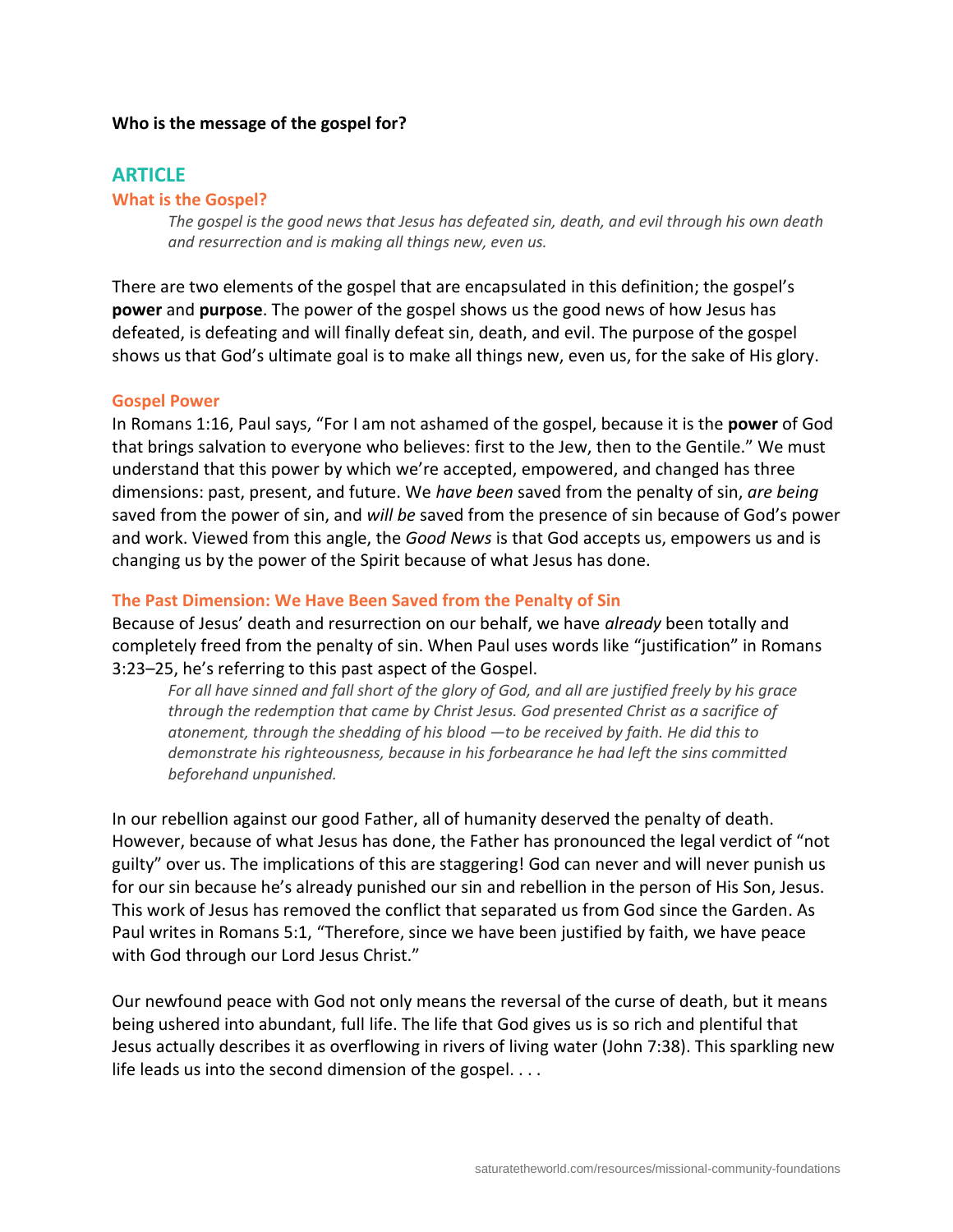#### **The Present Dimension: We Are Being Saved from the Power of Sin**

The good news Jesus proclaimed wasn't just the message that the penalty of sin was paid for. The gospel also tells us that right now, in real time, the power of sin's stranglehold on our lives is being broken. Paul describes this dimension of the gospel in Romans 6:6–7, "For we know that our old self was crucified with him so that the body ruled by sin might be done away with, that we should no longer be slaves to sin—because anyone who has died has been set free from sin."

Have you ever felt helpless in moments when you feel as if you can't help but sin? It's like you're moving irresistibly toward sin and you're powerless to stop yourself. What are the dynamics going on in our hearts when this is happening? Why does sin have such a powerful draw? Sin has power in our lives because it holds out some offer of happiness, meaning, significance, or worth. We believe the lie that if we simply give in to temptation then we'll have what our hearts truly desire. Here's an easy example we can all relate to: When I give in to the temptation to pursue wealth, I'm believing the lie that money will make me happy, provide security, give me significance, etc.

How then does the gospel free us from the mesmerizing draw of sin? It reveals to us that the deepest longings of our hearts for satisfaction, security, and significance are all designed to be met in God. Not only that but God has already worked through Jesus preemptively to satisfy our needs and desires—so much so that Paul can say in Ephesians 1:3 that God has "blessed us in the heavenly realms with **every** spiritual blessing in Christ." Just as someone who has a never-ending, always abundant flow of cash won't be tempted to look anywhere else for his financial security, so someone who is "in Christ" will never need to look elsewhere for satisfaction, security, or significance. It is this abundant spiritual blessing that breaks sin's hold over us since when we understand and truly believe we have all we need in Jesus, the allure of sin will begin to fade away.

In Romans 6, we saw Paul describe being freed from the power of sin as dying and rising again with Jesus. Biblically speaking, the transformation that the gospel produces in us is so radical that it is dying with Christ and rising again to the abundant life of the resurrection, a life that anticipates the future dimension of the gospel.

#### **The Future Dimension: We Will Be Saved from the Presence of Sin**

Jesus saving us from the penalty of sin, and the power of sin is very good news in its own right. However, that's not where the story ends. The Bible shows us that God also promises to save us from the very presence of sin and death. It is because of this reality that Peter can tell the scattered Christians of the first century,

*"Blessed be the God and Father of our Lord Jesus Christ! According to his great mercy, he has caused us to be born again to a living hope through the resurrection of Jesus Christ from the dead, to an inheritance that is imperishable, undefiled, and unfading, kept in heaven for you, who by God's power are being guarded through faith for a salvation ready to be revealed in the last time."* (1 Pt. 1:3–5)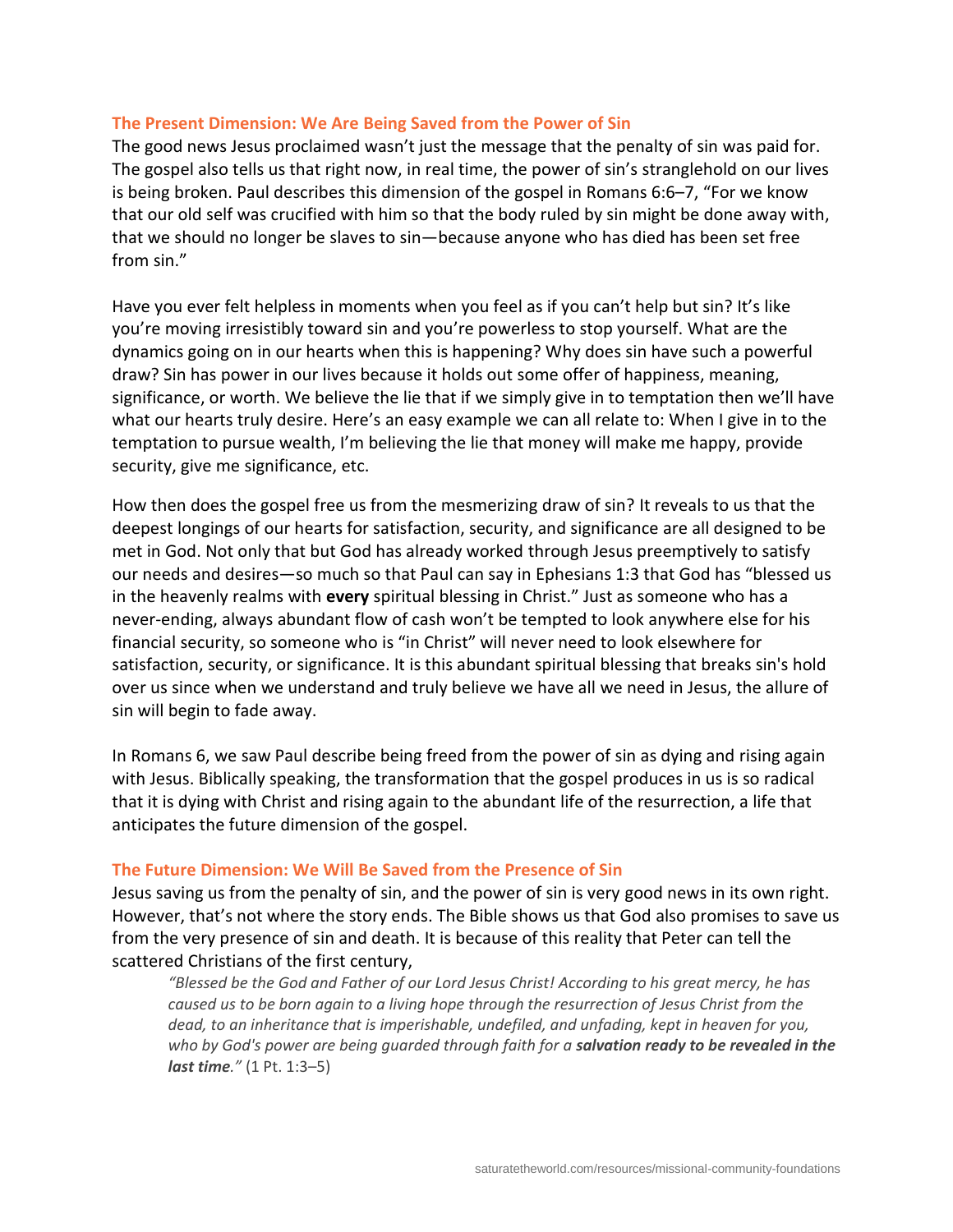As Peter sees it, the process of salvation is one that will be completed "in the last time," the time when Jesus returns to complete the victory that was won in His life, death, and resurrection. In the book of Revelation, this future without the presence of sin is described in this way:

*And I heard a loud voice from the throne saying, "Behold, the dwelling place of God is with man. He will dwell with them, and they will be his people, and God himself will be with them as their God. He will wipe away every tear from their eyes, and death shall be no more, neither shall there be mourning, nor crying, nor pain anymore, for the former things have passed away." And he who was seated on the throne said, "Behold, I am making all things new."*

Imagine a world filled with the joy and wholeness of God's presence rather than a world filled with the misery and brokenness of sin's presence, a world with no mourning, crying, or pain where God Himself will directly comfort His people. This blissful future is possible because of what Jesus has done on the Cross and will be carried out with His power when He returns to make everything new again fully and finally.

The astounding truth though is that this future hope can radically change our lives and our cities even now! Knowing how the story ends, that sin and death will not ultimately have victory over us, gives us the faith to persevere through the struggles of life in a fallen, broken world. What solider wouldn't charge straight into the fray of battle if he or she knew beyond a shadow of a doubt that he or she wouldn't be killed and would end up winning the battle? Similarly, no matter how messy and hopeless our lives, our communities, or our cities become, we know this is not the end of the story. We know that sin, death, and brokenness won't last and will eventually be eradicated completely because of Jesus' work.

# **DISCUSS**

**Have you ever thought about the gospel being God's power to restore the entire world? Why or why not?**

**Do you truly believe on a daily basis that you are as loved and accepted as you can possibly be because of Jesus' work for you? If not, how would your life change if you really believed this?**

**In what areas of your life have you believed the lie that something other than God holds out hope for significance, security, or satisfaction? How does the gospel's power address that unbelief?**

**How does understanding the future dimension of God's saving work impact your life right now?**

#### **LATER THIS WEEK**

Plan a time to take a prayer walk in your neighborhood as a group this next week. As you pray, ask that the Spirit would show you how the power of the gospel can transform what you see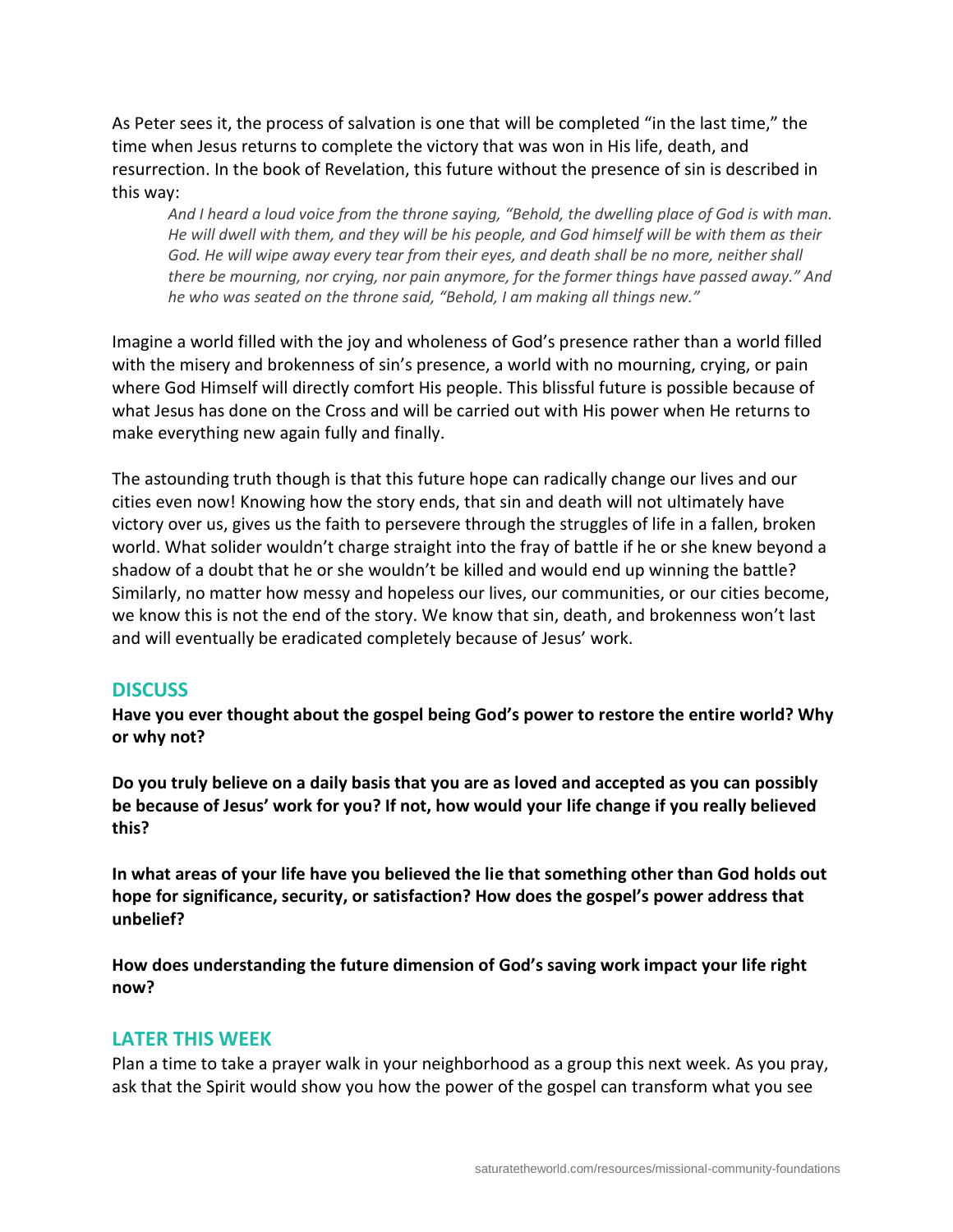around you. When the presence of sin is finally removed, what would your neighborhood look like? Ask the Father to work through the Spirit to begin that transformation in your neighbors' lives and your community now!

# **THE BIG PICTURE**

*This is where we're going—the big ideas to understand more deeply this week.*

- The gospel shows us God's purpose to restore the creation to perfection for
- the sake of His glory.
- God's plan for accomplishing His purpose is to send out a community of people who make disciples who make disciples and steward God's creation.

# **OPENING**

During the first few minutes of your time together or over dinner, ask each other what you believe God taught you or showed you during your prayer walk this week.

# **SETUP**

What is the gospel? The gospel is the good news that Jesus has defeated sin, death, and evil through His own death and resurrection and is making all things new, even us. We've already seen how the gospel shows us God's power to defeat sin, death, and evil and how that affects our past, present, and future. What the gospel also shows us is God's purpose in saving us. However, when we think of the gospel, its power to save is usually what comes to mind for many if not most of us. Much more rarely, if ever, do we ask *why* we've been saved. The power of God to save us is a beautiful, life-giving reality. However, the message of the gospel is not complete unless we understand the purpose of God's work on our behalf. The whole gospel shows we are saved **by** God's power **for** God's purposes.

#### **THE BIBLE SAYS**

*On this mountain the Lord Almighty will prepare a feast of rich food for all peoples, a banquet of aged wine—the best of meats and the finest of wines. On this mountain he will destroy the shroud that enfolds all peoples, the sheet that covers all nations; he will swallow up death forever. The Sovereign Lord will wipe away the tears from all faces; he will remove his people's disgrace from all the Earth. The Lord has spoken. In that day they will say, "Surely this is our God; we trusted in him, and he saved us. This is the Lord, we trusted in him; let us rejoice and be glad in his salvation."* (Is. 25:6–9)

#### **What do you think it would be like to live in a world like this?**

**What part of this description is most exciting to you? Why?**

#### **How do you think God is going to accomplish this?**

**ARTICLE Gospel Purpose**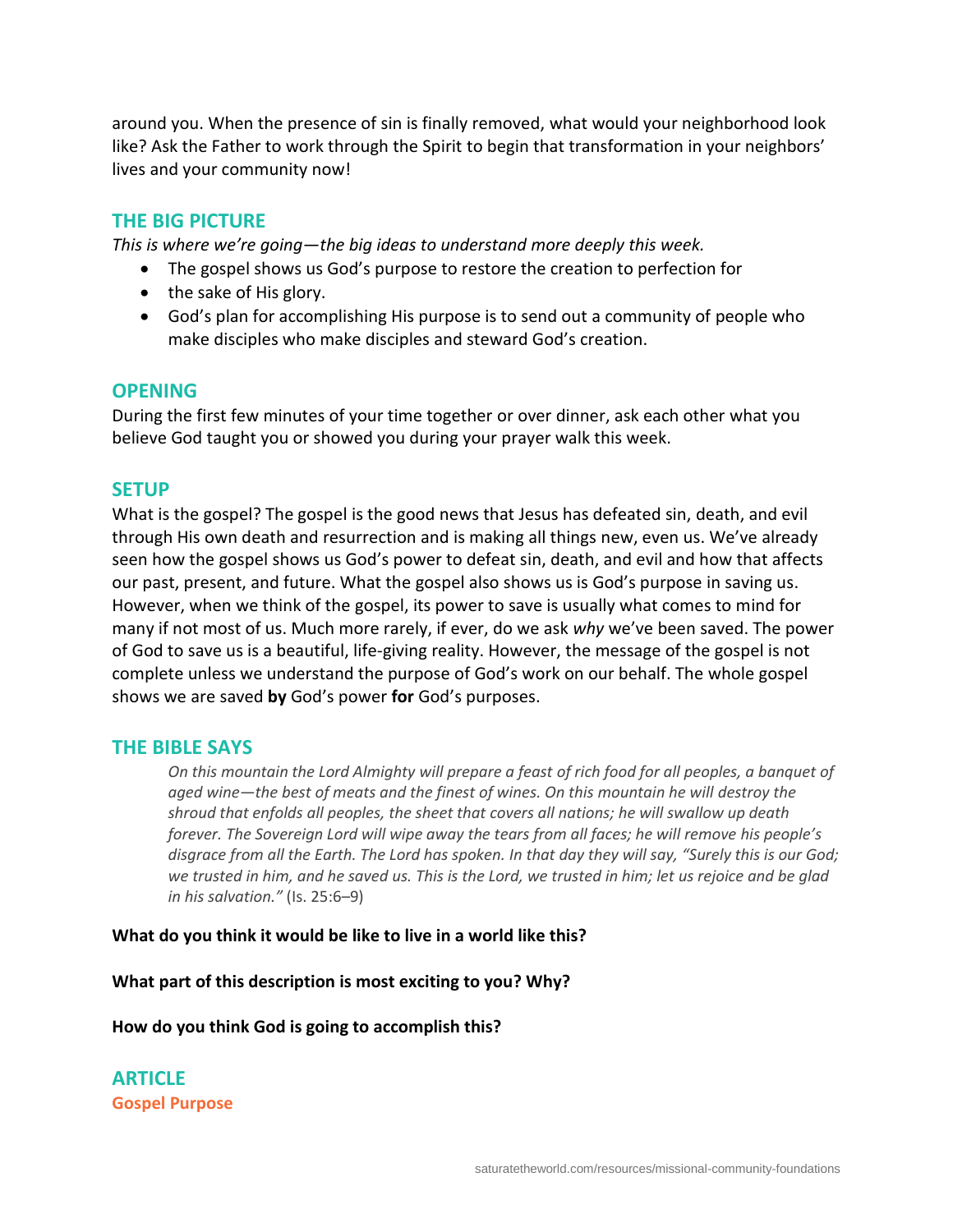When we begin to see the Bible as a story, a narrative that recounts God's work in the world, the purpose of God in salvation and all of history come into focus. Along these lines, we can think of the Bible as a play in five acts. Each act functions like chapters in a book that moves the story from its beginning on into a conflict followed by a resolution and the final "happily ever after."

#### **Creation —> Fall —> Israel —> Jesus —> Restoration**

#### Creation:

The creation story tells us that God created the universe and everything in it, and it was all pronounced "very good"! The crowning jewel of God's creation was humankind who was made in God's image. After creating them, God **blessed** them and **commissioned** them, saying, "Be fruitful and increase in number; fill the Earth and subdue it. Rule over the fish in the sea and the birds in the sky and over every living creature that moves on the ground" (Gen 1:28). The ultimate goal was that as God's image bearers multiplied and filled the Earth while exercising perfect dominion over the creation, God's image would fill the Earth as the waters cover the seas.

#### Fall:

Adam and Eve, as the representatives of all humanity, sinned and rebelled against God, meaning they chose self over and apart from God. They chose to provide happiness, worth, and meaning for themselves through what they did rather than resting in the identity they had already received as image bearers. As a result, God let them have what they wanted: independence from Him, meaning they were separated from His presence. This separation also meant that they and all of creation were now subject to the curse of death.

#### Israel:

Even as God was pronouncing the curses for humanity's rebellion, God gave Adam and Eve the tantalizing promise that a descendant would come from them who would crush the head of the serpent even as the serpent would bruise that descendant's heel. That statement marked God's intention to honor His creation by doing the hard work of redeeming it from the ravages of sin and death rather than wiping the slate clean and starting over.

God purpose to restore his creation and bring blessing back to the Earth is expressed in His calling and covenant with Abraham. In Genesis 12:1–3 He calls a man named Abram (later known as Abraham) and said, "Go from your country, your people and your father's household to the land I will show you. I will make you into a great nation, and I will bless you; I will make your name great and you will be a blessing. I will bless those who bless you, and whoever curses you I will curse; and all peoples on Earth will be blessed through you." What's clear here is that when God blessed Abraham, He didn't just intend the blessing to remain with Him alone; it is designed to spread out from Abraham and his family until the whole earth participates in God's blessing.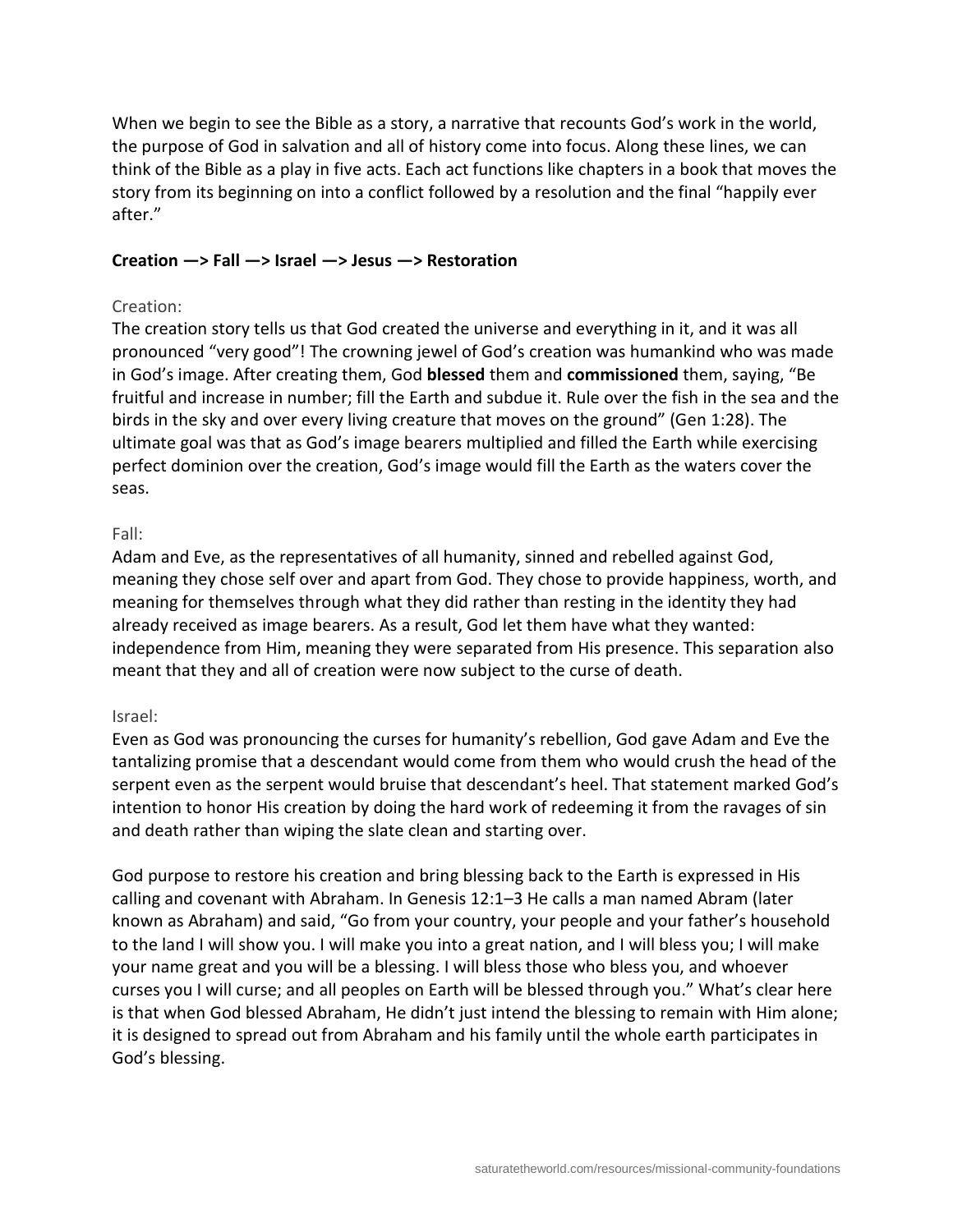This covenant and commission was passed down through Abraham's family to Isaac, to Jacob, and finally to all of Jacob's sons from whom came the nation of Israel. So Israel, as a nation, was called to embody God's redemptive purpose to restore Creation and bring blessing to the nations. However, the OT shows that Israel failed to live out this role faithfully over and over again. As a result, they were sent into exile among the nations in much the same way as Adam and Eve were sent into exile from the Garden of Eden.

#### Jesus:

Even though Israel as a nation ultimately failed in the mission God gave them to embody God's redemptive purposes and spread His blessing to the nations, the promise that God would restore all things was passed down and treasured by God's covenant people until Jesus showed up on the scene. Through His life, death, and resurrection, Jesus embodied everything Israel and Adam should have been. He did it through faithful reliance upon His Father, God, in the power of the Spirit of God. This shows us that Jesus imaged God perfectly and was only one who could restore God's broken world. Through His death on the cross, Jesus took the curse of death in place of His people so the Father would count anyone united to Him as having His own righteous life. As a result, anyone who is part of Jesus' people are now being restored so they can image God in the way Adam and Eve were originally created to do.

Jesus' work wasn't completed when He died on the cross; three days later He rose from the grave, signaling that God's restored creation was beginning in Him as a "new Adam." Jesus is the firstborn from the dead meaning that he was the first of all humankind who was freed from the curse of death to live in the fullness of life that God had intended for His children.

#### Restoration:

We now live in the time when God's restored creation and victory over sin, Satan, and death have begun and are realities here and now because of Jesus. The community of Jesus' people, the Church, is called to give our friends, neighbors, and cities a foretaste of this coming world as we make disciples and participate in God's work to restore the creation. Just as a good movie trailer should cause people to want to go see the full-length movie, so the church living as a vivid "trailer" of God's future restored Earth should be attractive to the watching world. However, that work of restoration and victory that the Church participates in now won't be completed until Jesus returns again as He promised to make everything right fully and finally. When He comes, He will complete the work of restoration so God's initial purpose for creation, having image bearers filling the Earth and reflecting God's image back to Himself for His glory, will be accomplished. As His people, we will enjoy living in dependence on the Father in the renewed Earth as He cares for us and provides for us for the rest of eternity.

#### **Gospel Plan**

What the story of God makes clear is that the purpose of the gospel is to make all things new, even us, as He rescues and restores the whole creation from sin, death, and Satan for the sake of His glory! The primary way God works to accomplish this now is by calling a people to Himself who, as we've seen, act as a community that foreshadows the coming restoration. As a result, God's plan for His people is to make disciples who make disciples and steward God's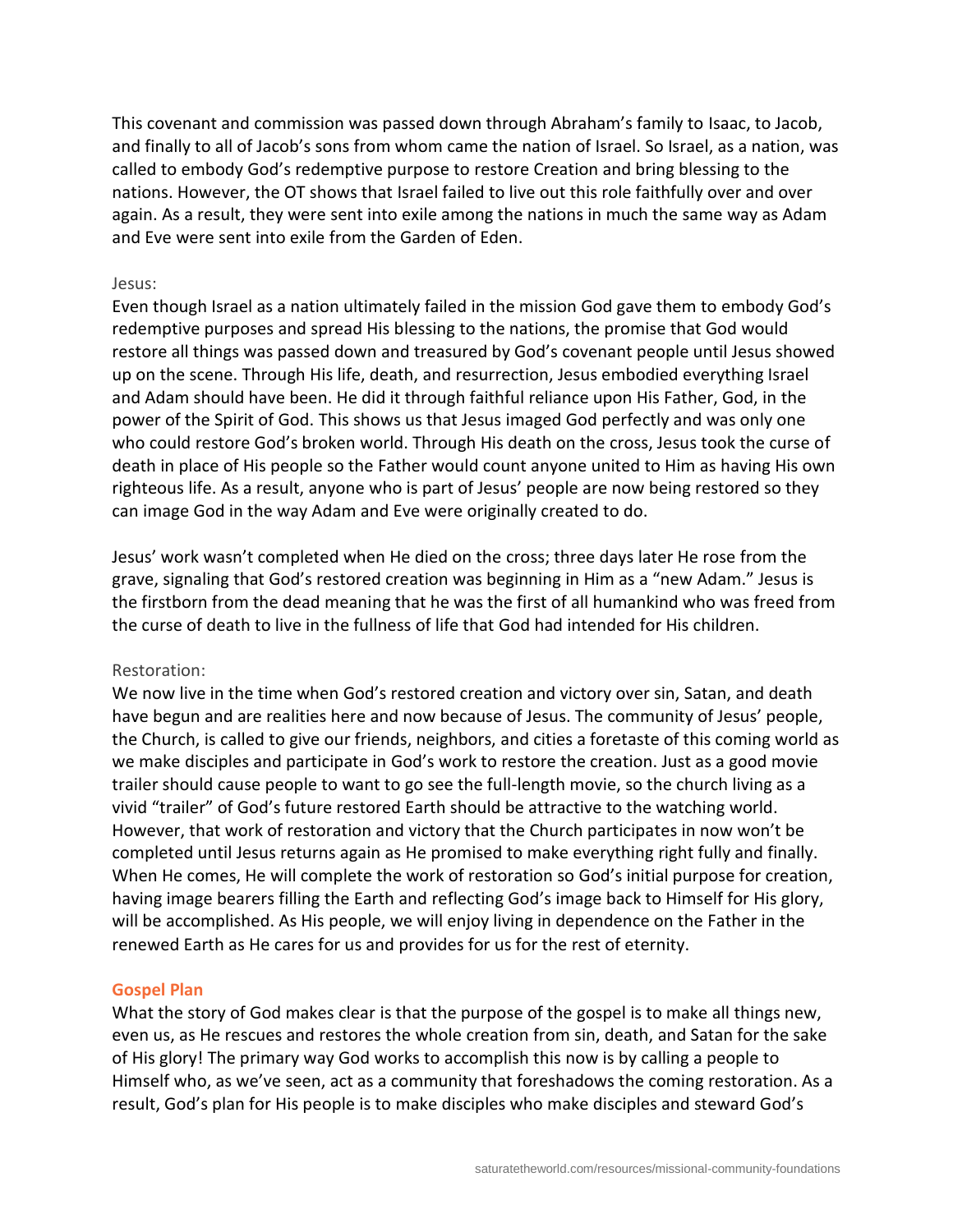creation as the outworking of His promises to Abraham. At the end of His time on Earth, Jesus passed on this original mission to his disciples, saying, "All authority in heaven and on Earth has been given to me. Therefore go and make disciples of all nations, baptizing them in the name of the Father and of the Son and of the Holy Spirit, and teaching them to obey everything I have commanded you. And surely I am with you always, to the very end of the age" (Mt. 28:18–20).

What is a disciple according to Jesus here? A disciple is primarily someone who is 1) baptized in the name of the Father, Son and Spirit and 2) taught to obey everything Jesus' commanded, including the command to go and make disciples. Part of the very definition of a disciple is the principle that a disciple will make other disciples. So, as disciples make more disciples who make disciples and so on; disciples of Jesus will eventually spread through the whole Earth so that every people group on Earth will be touched by this disciple making process. This directly fulfills God's promise to Abraham but it also goes further than that. As disciples who make disciples and steward God's creation fill the Earth, eventually the Earth will be filled with image bearing disciples so that God's original intent for the creation will be fulfilled. In this way, God's plan to create a community of disciples who make disciples is how his original purpose for the creation will eventually succeed!

# **DISCUSS**

**How does the creation story show us what God's purpose is? Has His purpose changed since then, or is it still the same?**

**How did Jesus come to fulfill God's purposes?**

**What would a church look like that focused on the power of the gospel but not the purpose of the gospel?**

**How about one that focused on the purpose of the gospel but not the power?**

**Why do you think it's important for an MC to hold together the gospel's power with the gospel's purpose?**

#### **EXCERCISE**

Spend at least ten minutes together asking God to show you through His Spirit how He wants to you participate in His purpose by making disciples who make disciples. Ask Him to give you specific names of friends or neighbors.

#### **LATER THIS WEEK**

Practice hospitality! Invite one friend or neighbor who doesn't yet know Jesus (and his or her family if he or she has one) to your house for a meal and get to know his or her story. If your group agrees, it would be powerful to host a community dinner and each family invite one new person! Don't feel like you need to make this time super spiritual. It could be as simple as dinner and a movie or dinner and a game night. Have fun, laugh, and get to know each other!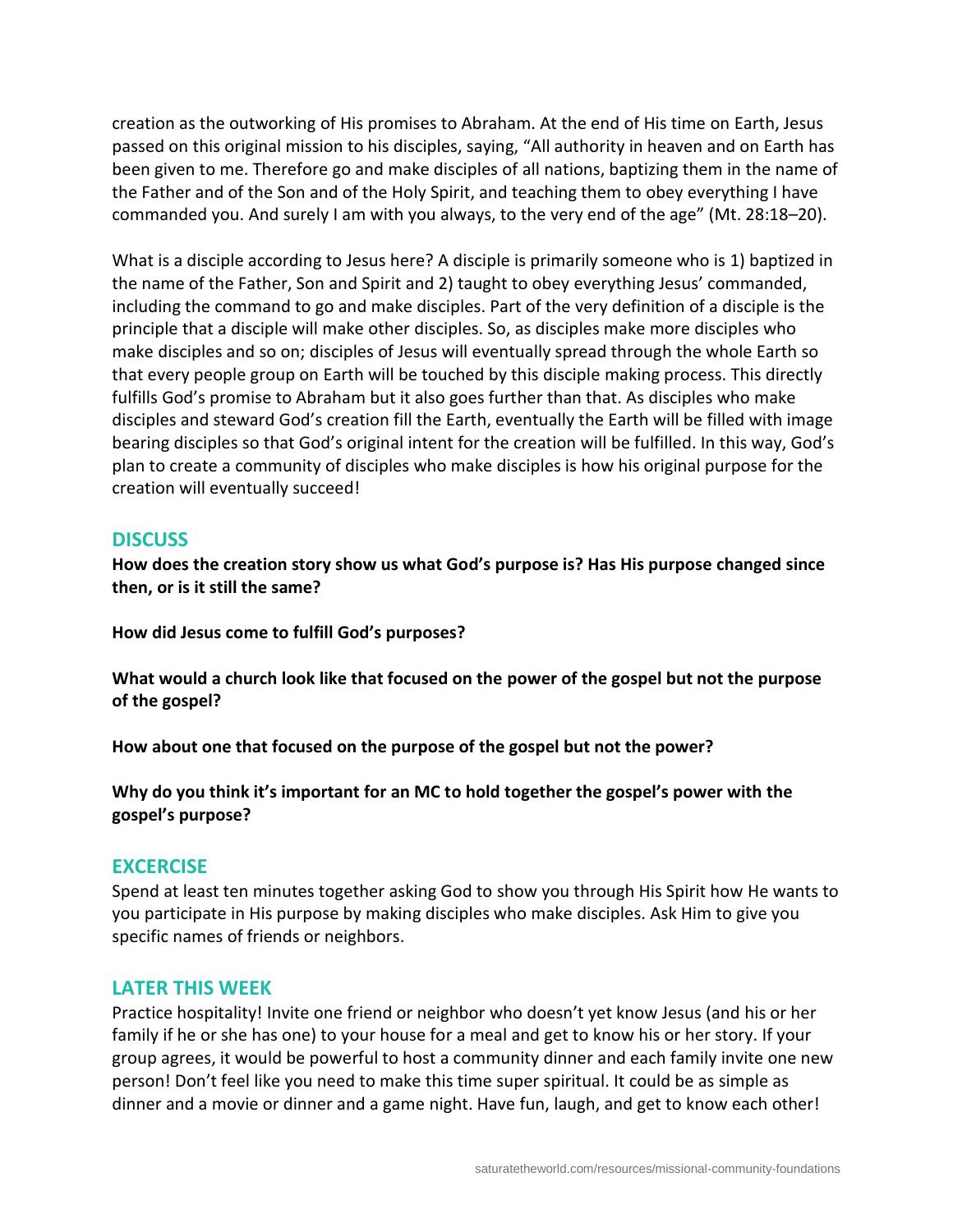# **COMMUNITY, PART 1**

## **THE BIG PICTURE**

*This is where we're going—the big ideas to understand more deeply this week.*

- Our identity, along with security, significance, etc., comes from what God does for us, not what we do for ourselves.
- God has given us His own identity as family, missionaries, and servants.

## **OPENING**

Either during dinner or for your first few minutes together, process your mealtime with a notyet-believing friend or neighbor. Did you happen to notice any parallels between his or her story and God's story? How might God's story be good news to your friend and help give a happy ending to his or her story?

## **SETUP**

One of the amazing truths we learn from God's story is that the good news about Jesus is designed to create a good news people who play a central role in God's mission to restore the creation from the ravages of sin and death. The gospel's power creates a gospel-people for God's gospel-purposes. Since this is the case, it's important to understand more fully the identity that has been given us as God's people.

#### **THE BIBLE SAYS**

*But you are a chosen people, a royal priesthood, a holy nation, God's special possession, that you may declare the praises of him who called you out of darkness into his wonderful light. Once you were not a people, but now you are the people of God; once you had not received mercy, but now you have received mercy. (1Pt. 2:9-10)*

#### **What gives God's people their identity according to this passage?**

#### **In light of this passage, what do you think it means that we are God's people?**

# **ARTICLE**

#### **The Gospel People: Our Identity**

From the beginning, God designed his people to derive their identity from himself. We see this pattern at work in the garden when God says, "Let us make mankind in our image, in our likeness, so that they may rule over the fish in the sea and the birds in the sky, over the livestock and all the wild animals, and over all the creatures that move along the ground" (Gen. 1:26). Notice that God gives Adam and Eve an identity (image bearers of God), and then out of that identity they are called to work (rule over the creation). The work God's people do must always happen out of the identity they've already received from God. Another way to say this is that our being (identity) must always come before our doing (work). To reverse this order is disastrous!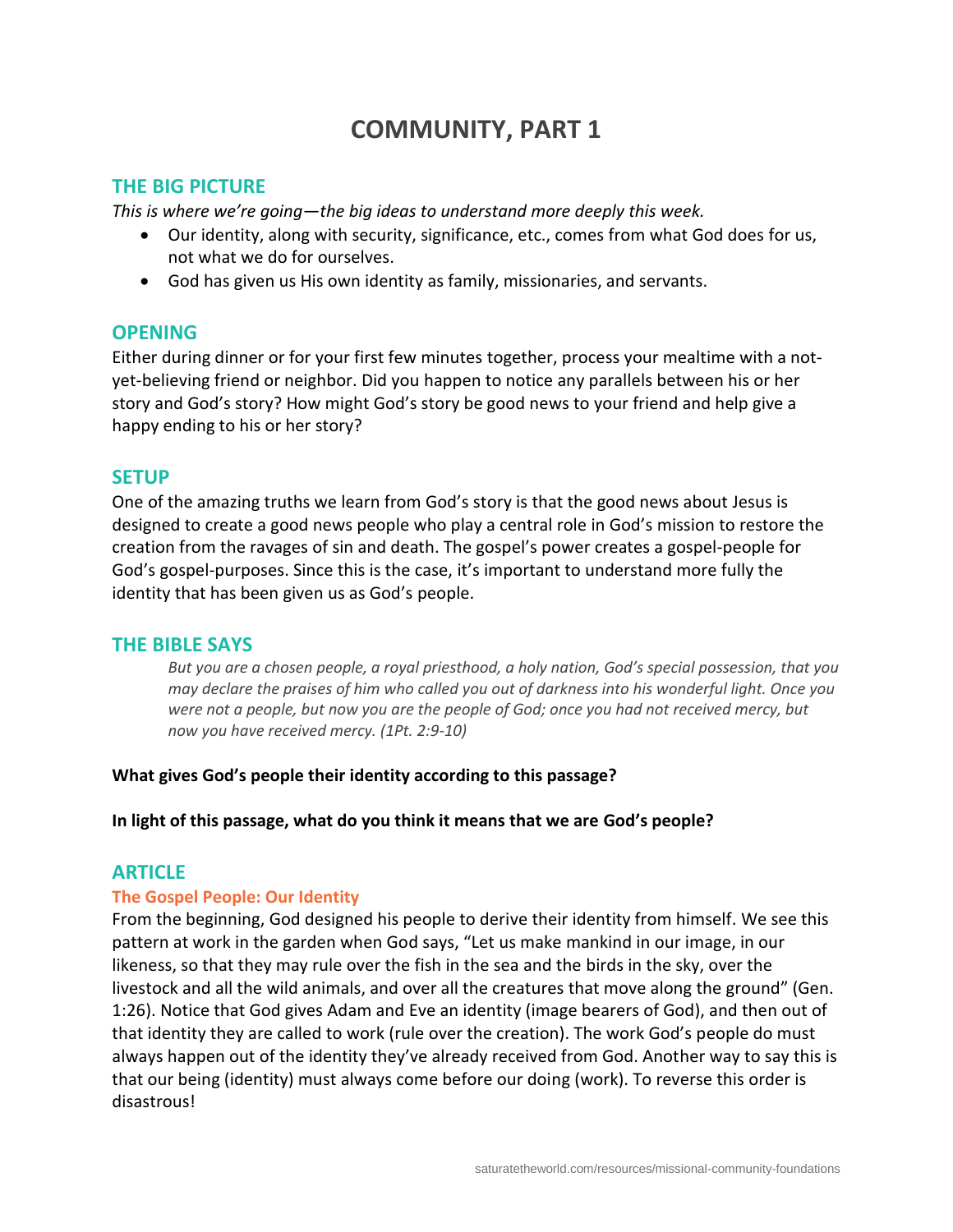If we go back to the garden, we get to hear a very interesting conversation take place between Eve and the Serpent. When the Serpent comes to Eve, he attempts to get her to doubt her God given identity. Speaking of the fruit from the Tree of the Knowledge of Good and Evil, he tells her, "For God knows that when you eat from it your eyes will be opened, and you will be like God, knowing good and evil." So the Serpent's lie is that if Adam and Eve take and eat the fruit (work) then they will be like God (identity). Really? Will they really be like God simply by eating some fruit? Didn't God already make them image bearers like himself? They were already like God; they didn't need to do anything else to be like God because He had already made them that way. So the lie they believed was that they needed to work to create or earn an identity for themselves. Sadly, this is the lie every single man, woman, and child has believed since that day.

## **Gospel Identities**

As God's gospel community, we must understand and live out of our identity if we are going to be effective in advancing His mission. But what identity has God given His people? If we go back to Jesus' commission to His disciples, we find an interesting statement on our identity. Jesus tells the disciples,

*"All authority in heaven and on Earth has been given to me. Therefore go and make disciples of all nations, baptizing them in the name of the Father and of the Son and of the Holy Spirit*, *and teaching them to obey everything I have commanded you. And surely I am with you always, to the very end of the age"* (Mt. 28:18-20).

Did you catch the identity statement? Jesus tells the disciples to baptize new disciples in the **name** of the Father, Son, and Holy Spirit. In the Bible, a person's name often represents all of who they are. So when we are baptized, we are being identified with the Triune God. But let's press this a little further. What do the Father, Son, and Holy Spirit have to do with our identity as Jesus' people?

We're going to run through a series of four questions that connect who God is directly to our identity and response. The big idea is that who God is and what he's done create our identity. Then how we live should flow directly from our new identity in Jesus.

# **Who is God? —> What Has God Done? —> Who Are We? —> What Do We Do?**

Since our God is one God in three persons—Father, Son, and Holy Spirit—each person of the Godhead has an impact on our identity as disciples. The chart below demonstrates how our identity and practices are shaped by God.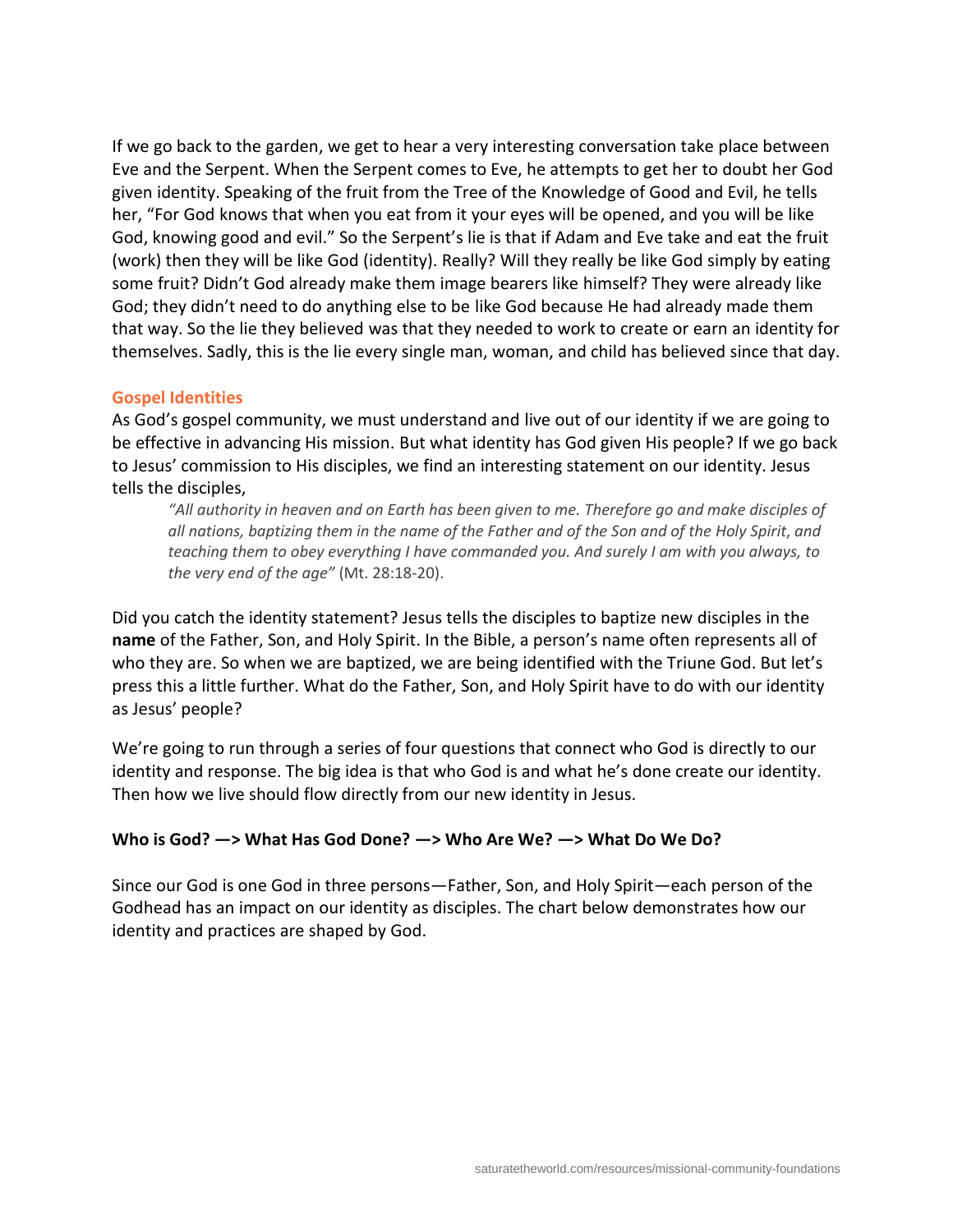| <b>WHO IS GOD?</b> | <b>WHAT HAS GOD</b><br>DONE? | <b>WHO ARE WE?</b>  | WHAT DO WE DO?                                                                                                |
|--------------------|------------------------------|---------------------|---------------------------------------------------------------------------------------------------------------|
| Father             | Adopted Us                   | Family              | As a family, we love<br>God and love one<br>another.                                                          |
| Son                | <b>Purchased Us</b>          | <b>Servants</b>     | As servants, we serve<br>King Jesus and serve<br>others as a foretaste of<br>the coming Kingdom.              |
| <b>Holy Spirit</b> | Sent Us                      | <b>Missionaries</b> | As missionaries, we<br>follow the leading of<br>the Spirit as we share<br>and show the Good<br>News of Jesus. |

Now that you see the big picture, let's break each of these identities down a little further.

#### **Family: God the Father Adopts Us**

Let's start with God the Father. The Father sent Jesus, the Son of God, to reconcile a people for Himself through Jesus' death and resurrection so He could adopt us as sons and daughters apart from any good or bad we've ever done. We're adopted into God's family solely because of Jesus. Paul describes this for the church in Galatia when he wrote to them, saying,

*"So in Christ Jesus you are all children of God through faith, for all of you who were baptized into Christ have clothed yourselves with Christ. There is neither Jew nor Gentile, neither slave nor free, nor is there male and female, for you are all one in Christ Jesus. If you belong to Christ, then you are Abraham's seed, and heirs according to the promise"* (Gal 3:26-29).

We see throughout the story of God that He has a family through which He's working to make all things new. However, Jesus was the only true and faithful son of God, and all those who belong to Jesus are adopted into God's family with all the rights, privileges, and responsibilities of being children of God.

As children of God we love one another as brothers and sisters. Jesus said this is the way the world will know we are His disciples: by our love for one another. Paul said we were to be imitators of God as dearly loved children who love one another (Eph 5:1–2). The primary means by which we show the world what God is like and give tangible proof of the gospel's power to save is through our love for one another. If we don't love one another, we show we don't know and love God (1 John 4:7–21).

#### **Servants: God the Son Purchased Us**

Fully God and fully human, Jesus took on the posture of a servant. He gave His life, even unto death, so others could experience salvation, peace, and restoration. Jesus said, *"I am among you as one who serves. . . .."* All those who follow Jesus are called to serve in the same humility. For us this means joyfully submitting to Jesus as Lord, to the leaders He has placed over us, and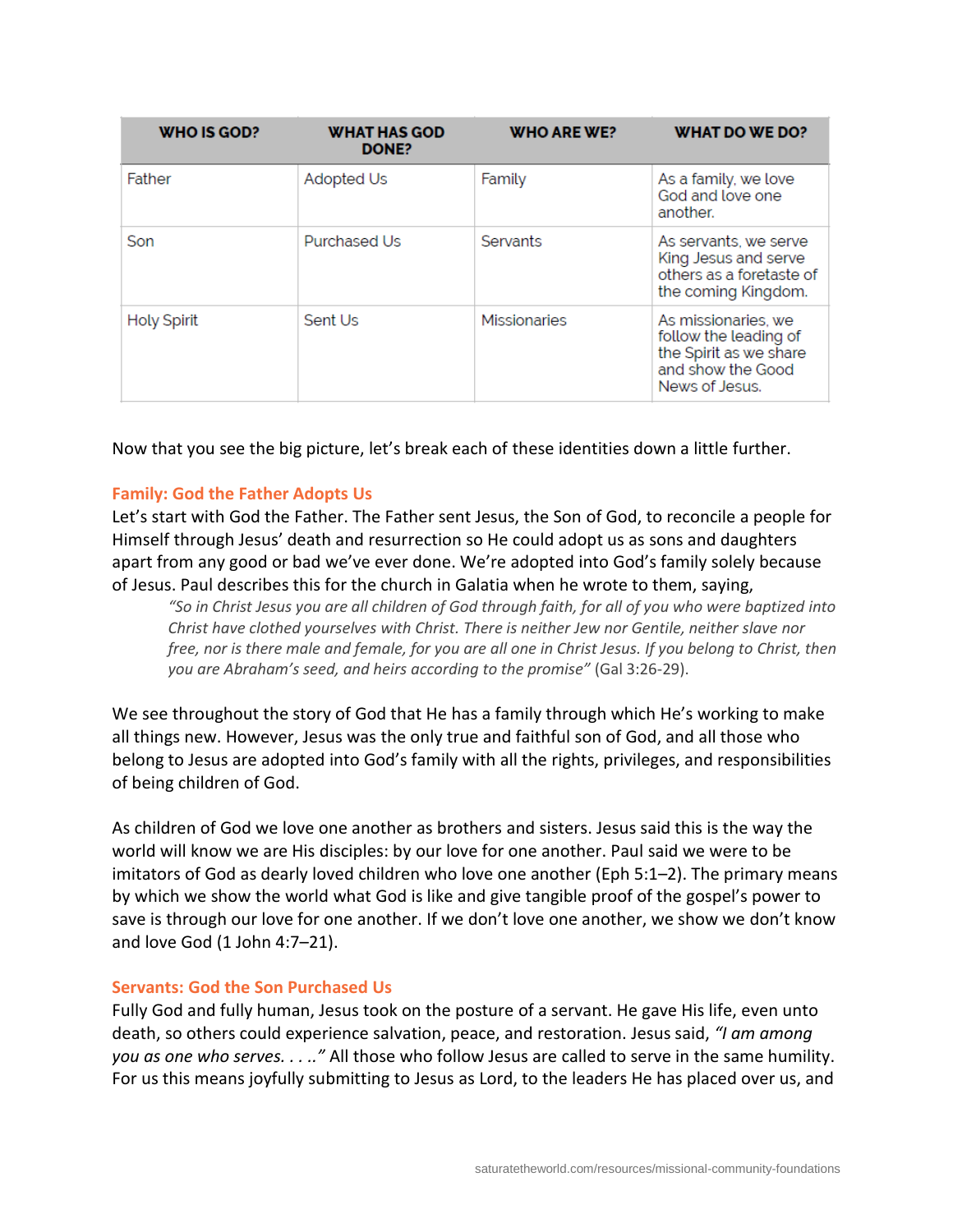to each other as we also serve whomever God brings into our lives. We do *whatever* He leads us to do, *whenever* He tells us, and *wherever* He wants us to do it.

If I believe the gospel, I am being set free from slavery to false gods that keep me imprisoned, don't feed me, and eventually beat me to death. All of us are serving a master or many masters. The question isn't "Am I a slave," but "What am I a slave to?" When I believe and live out my gospel identity as a servant of Jesus, He is my master and sets me free to live life as it should be lived. I now belong to Him as His servant, and whatever I do, I do as unto him (Matt. 25:40). My service and sacrifice for Jesus my Lord unto others is my spiritual act of worship.

As the servants of Jesus, we are a holy nation—a city within a city. We give a foretaste of what the eternal city will be like under the rule and reign of Jesus Christ. Living as servants to the King who serve others as He served us presents a tangible witness of Jesus' kingdom and to the power of the gospel to change us. We serve in such a way that it demands a gospel explanation—lives that cannot be explained in any other way than by the gospel of the Kingdom of Jesus. Our humility points to his ultimate humility; our servanthood is led by the Servant of all, and our sacrifice is motivated by the One who gave up His life for us. If we don't serve others as Jesus served us, it is because we have forgotten how He has served us or we don't really know Him in the first place.

#### **Missionaries: The Spirit Has Sent Us**

God sent Jesus to Earth to take on human form and live within the culture of first century Palestine. He worked, ate, and interacted among the people, living in such a way that those around Him could see and experience what God was truly like. Jesus came so that all people, places, and things could be restored to a right relationship with God. In the same way, we believe we are missionaries sent by God's Spirit into our culture to restore all things to God through Jesus. We live this out through involvement in an MC.

If I believe the gospel and can call God my Father it is because God has given me His Spirit (Romans 8:14–17). After Jesus said to His disciples, *"As the Father sent me I am sending you",*  He breathed on them the Holy Spirit. Then, when He commissioned His disciples to be His witnesses, He told them to wait for power from on high (Acts 1:8). He was referring to the Holy Spirit that the Father and Son would send (John 14:16; 16:7). Just as Jesus was sent by the Father, empowered and led by the Spirit, now we are sent as His missionaries by the same power and leading of the Spirit (Matt. 3:16–4:1; John 20:21). If we have the Spirit of God it is so we might be the children of God who accomplish the mission of Jesus by the same Spirit that sent and empowered Him.

As missionaries we are sent to share the truth about God's love for the world through the sending of His Son. The Spirit has been given to us so we can know what is true of Jesus (John 14:26; 16:12–15), live fruitful lives as evidence of the gospel's power to change (Gal. 5:16–24), be empowered to share it boldly (Acts 4:23–31), and trust He is the one who convicts the heart and gives new life (John 3:4–8). All fruitful missionary work is a result of being people who are born of, filled with, and led by the Spirit. If we are not living lives as missionaries fulfilling Jesus'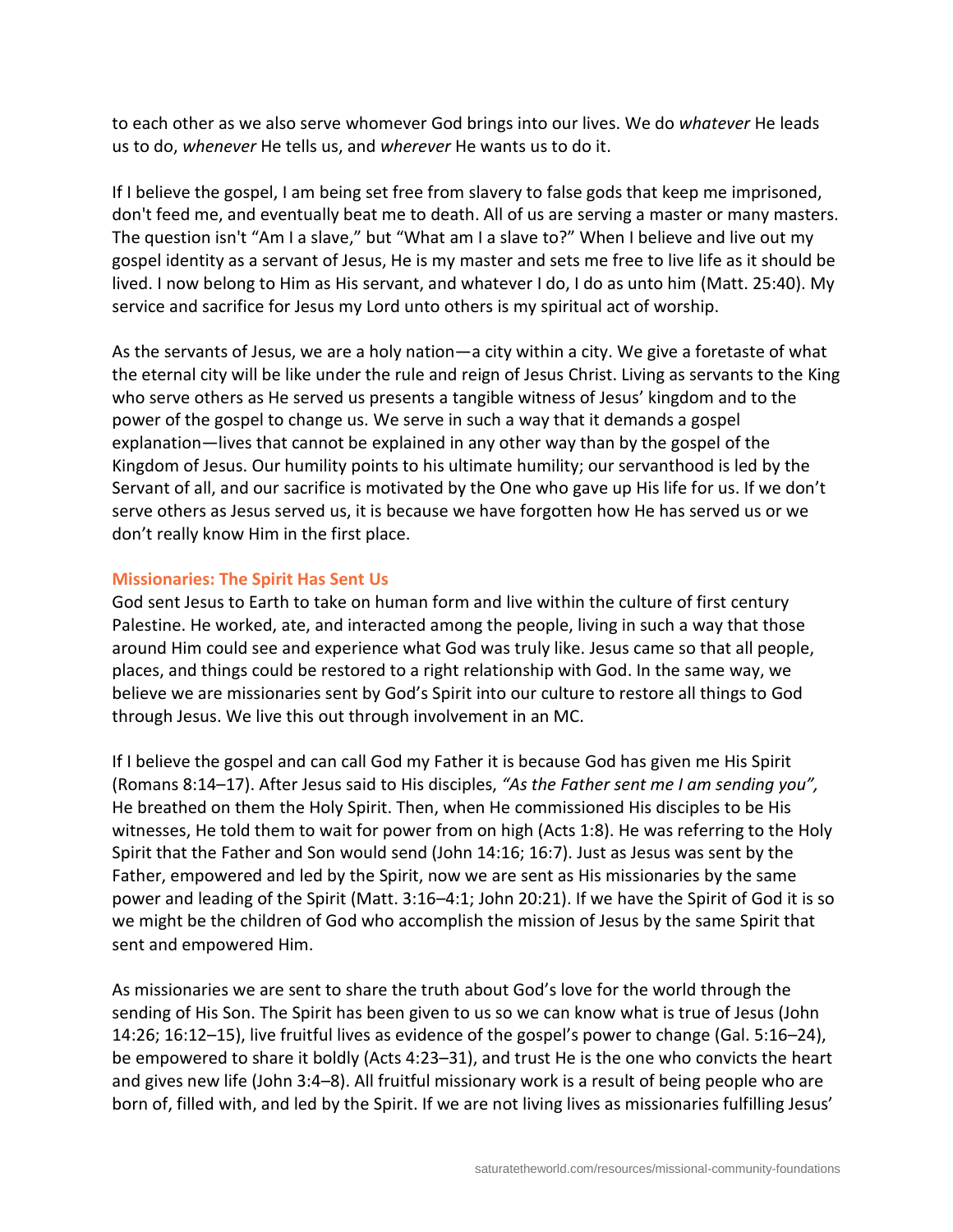mission, it is either because we don't have the Spirit or we are grieving the Spirit, living in disobedience to what He is leading us to do.

# **DISCUSS**

**In your own words, how were people created to derive their identity? What went wrong?**

**What would change in our community if we fully lived out our new gospel identity as family?**

**What should motivate us to faithfully live out our servant identities? In your own words, how do we derive our identity as missionaries?**

# **EXCERCISE**

The four questions we used this week to examine our identity are an important tool for rooting your identity in Jesus and His work for us! Individually take a moment to work backward through the four questions. Start with a negative behavior or emotion you've experienced this week and trace it back to how that behavior or emotion could be rooted in a wrong or incomplete picture of who God is.

# **What Did You Do/How Do You Feel? —> Who are You? —> What has God Done for You? —> Who is God?**

Were you shocked by how what you're doing or feeling ultimately shows how, at a practical level, you believe something false about God? The good news is that even though your actions show a false belief in God, the gospel tells us our false beliefs and sinful actions don't determine our standing with God. Work through the questions again beginning with the truth about God you need to hear.

# **Who is God? —> What Has God Done for You? —> Who are You? —> How Should You Live?**

This process can be used to repent of our false attempts to secure happiness for ourselves through our own actions/beliefs and to turn in faith to the new identity that God has given us because of what Jesus has done.

# **LATER THIS WEEK**

Write out the four questions on an index card and put it somewhere you'll see it frequently throughout the day. As you begin to see your actions are betraying unbelief, take a moment to preach the gospel to yourself using the four questions.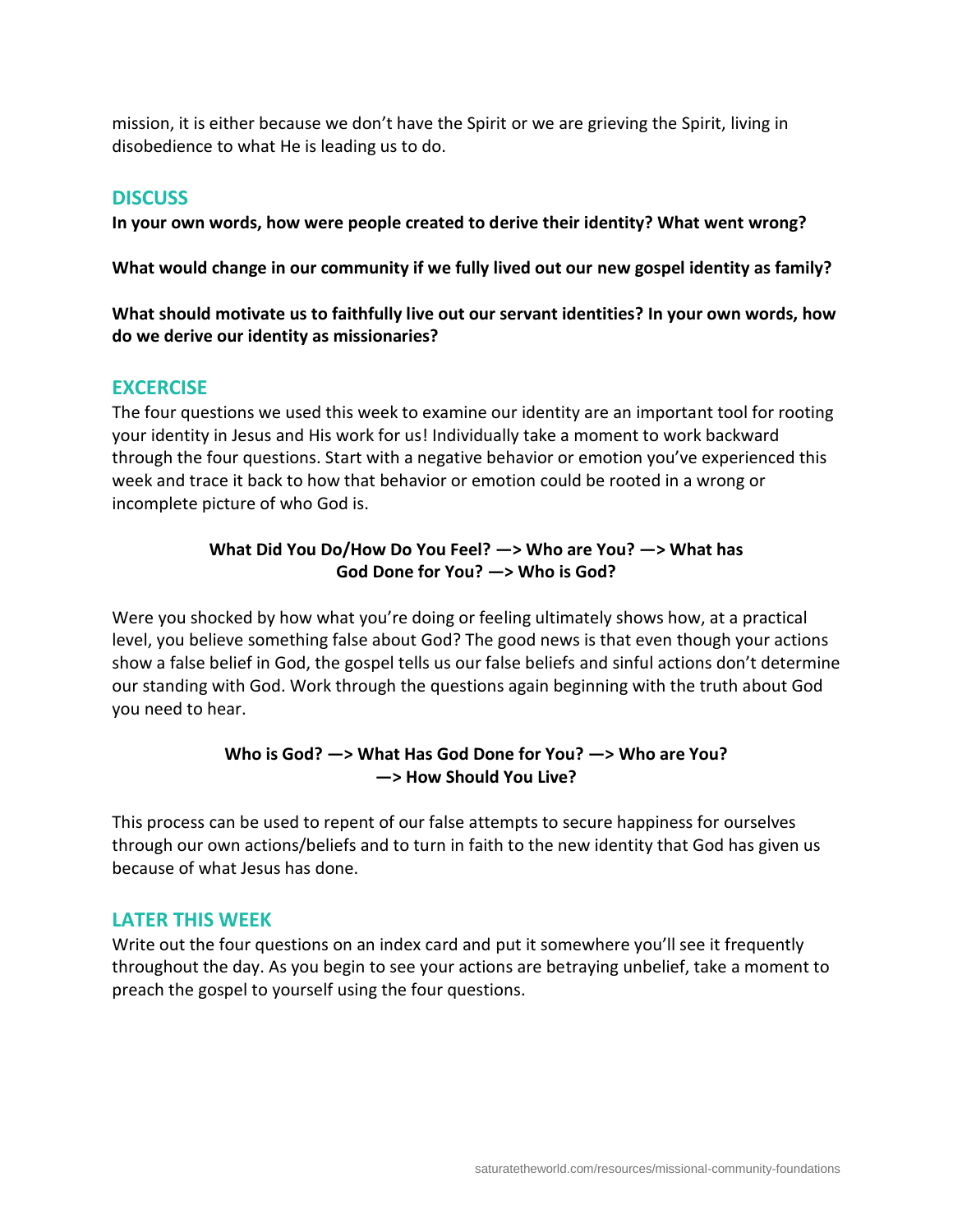# **COMMUNITY**, PART 2

# **THE BIG PICTURE**

*This is where we're going—the big ideas to understand more deeply this week.*

- Our gospel identities were meant to be exercised primarily in community.
- The hope of our community is our acceptance in Jesus, not in perfectly living out our identity as a family of missionary servants.
- Living out our identities in community involves re-orienting your entire life around the gospel.

# **OPENING**

Take a few minutes over dinner or before you begin to share some surprising things you learned about yourself this week as you used the four questions. How did your new identity in Jesus become really good news to you this week?

# **SETUP**

We've now seen that the gospel is God's power to save for the purpose of restoring the creation for the sake of God's glory. This purpose is accomplished through God's people who are given new identities as family, missionaries, and servants and given the task to make disciples who make disciples.

# **ARTICLE**

#### **Discipleship In Community**

One of the best parts about our new identity in Jesus as family, missionaries, and servants is that we're not alone! In fact, these new identities were designed to function in community. It would actually be impossible to live them out faithfully in isolation. Jesus knew this truth well and so prayed for unity among His people, "I have given them (the disciples) the glory that you gave me, that they may be one as we are one—I in them and you in me—so that they may be brought to complete unity. Then the world will know that you sent me and have loved them even as you have loved me." What's fascinating about Jesus' prayer for us is that as the Church lives in unity with one another (family identity), the world will know the Father loves them and sent His Son Jesus into the world (missionary identity). If our life as disciples in community is so important to Jesus' mission, then we had better understand what community looks like!

#### **Gospel-Shaped Community**

*They devoted themselves to the apostles' teaching and to fellowship, to the breaking of bread and to prayer. Everyone was filled with awe at the many wonders and signs performed by the apostles. All the believers were together and had everything in common. They sold property and possessions to give to anyone who had need. Every day they continued to meet together in the temple courts. They broke bread in their homes and ate together with glad and sincere hearts, praising God and enjoying the favor of all the people. And the Lord added to* their number daily those who were being saved. (Acts 2:42–47)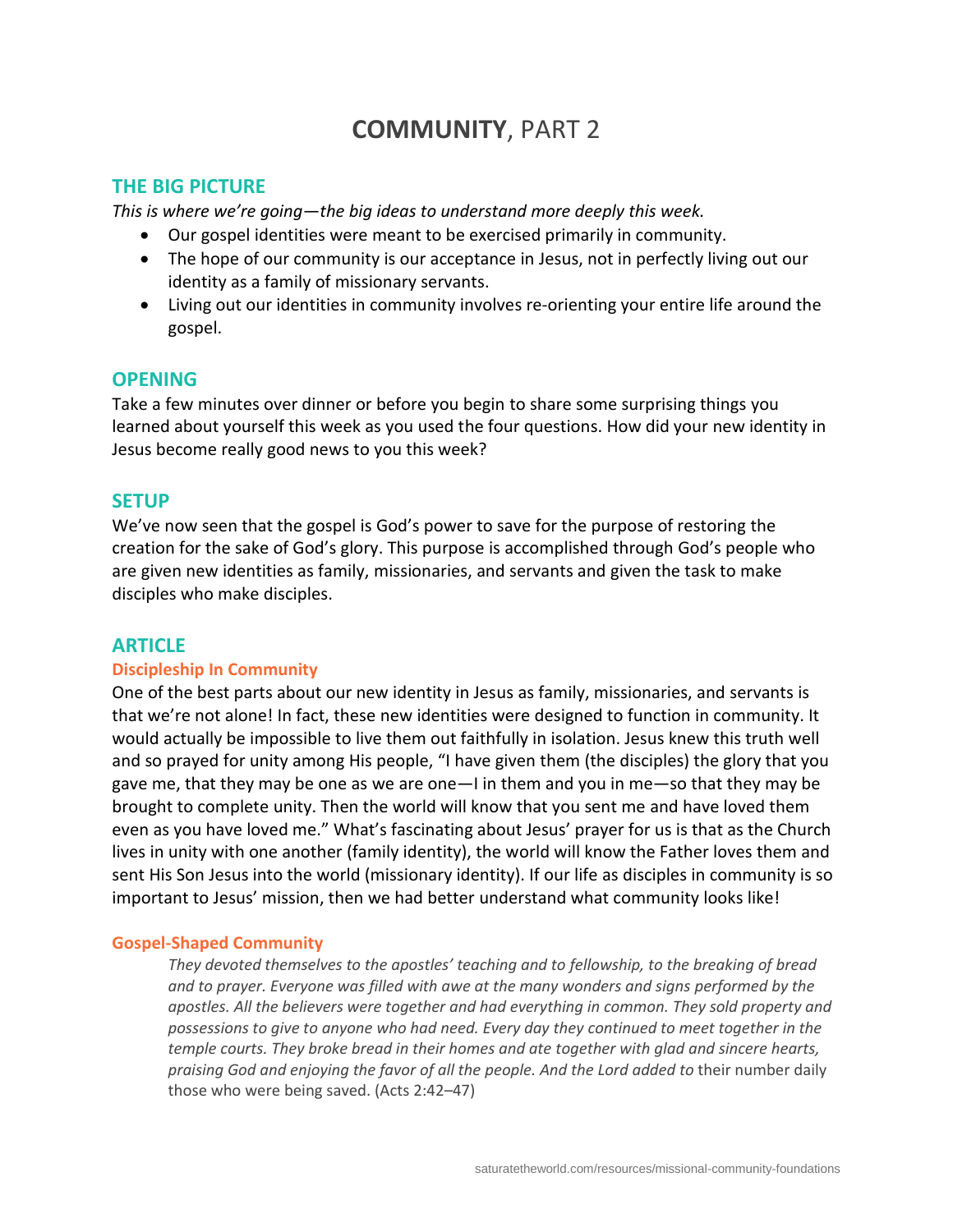In this passage we see a glimpse of the early church, a community of people who were devoted not only to Jesus, but also to one another. They prayed together, and they ate together. They shared gospel teachings, and they shared their possessions! We see a beautiful picture of a community of people who were so devoted to the gospel that they were devoted to one another. They lived more like a tight family than a loose collection of individuals. They didn't "go" to church because they "were" the church.

When MCs live out of their family identity, it will lead to a recovery of this biblical pattern of community. We don't want to be a group of individuals who try to follow Jesus on our own, occasionally gathering for a church service or a Bible study; rather, we want to be a community of people devoted to Jesus and one another!

The hope of the gospel is that we don't have to be a perfect community since Jesus was perfect for us. When we let one another down, we point to Jesus who lifts us up. The gospel, not religious rules, unites the church. Religious community, however, says, "If I keep the community rules, then people will accept me", but Gospel community says, "We are already accepted in Christ; therefore, we love, forgive, and accept one another." This is great news! The gospel frees us from performing for God or for the church! You don't have to impress God because Jesus impressed God for you. You don't have to pretend to be perfect because all of us are imperfect people clinging to a perfect Christ, being perfected by the Spirit!

#### **Re-Orienting Life Around the Gospel**

You may be asking, "Is being the church going to make me busier than I already am?" This concern in understandable! Many of us have lots of responsibilities with our jobs, school, families, hobbies, and the ordinary demands of everyday life (laundry, cleaning, cooking). How do we find time to be together more than once a week?

Living in community doesn't necessarily mean adding more things to your schedule. Many of the things you're already doing can be done in community. Remember, church isn't something you attend; it's something that you are! You are the church as you work, go to school, participate in sports, enjoy hobbies, and do ordinary things. So, do ordinary things but with gospel intentionality. In other words, do the everyday things of life, but do them in a way that shows your devotion to Jesus, one another, and your neighbors and city!

#### **Messy Community**

Now don't get us wrong: This picture of the church is a beautiful one, but in real life it's messy. There is a problem with community—it's full of people, people who sin. We will inevitably snub, gossip, disregard, and complain about one another. It's an imperfect community.

To enter into true community, our ideal community must be surrendered. We need to recognize several things about gospel-centered community. First, conflict and tension in relationships do not take God by surprise; in fact, he appoints it as a grace for our Christlike change (James 1; Romans 8; Colossians 3)! Second, imperfect community also creates the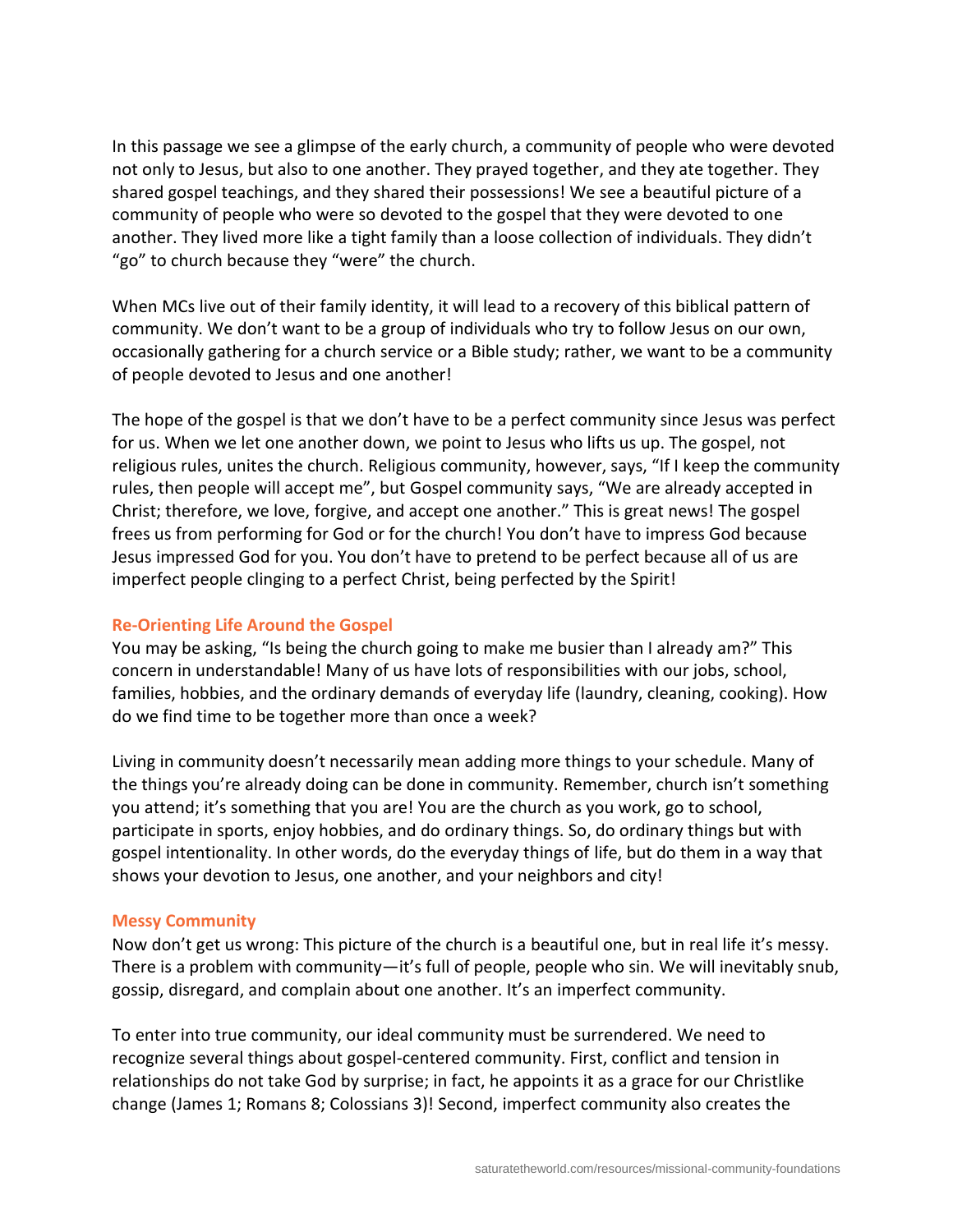opportunity to give and receive the gospel of grace by forgiving and forbearing with one another. Because God extends forgiveness and grace to us, we can extend grace and forgiveness to one another (Eph. 4:32). Third, the mess of community helps us become a maturing community that speaks the truth in love to one another (Eph. 4:15). This is good news because we all need love, and we all need truth! As we mature, we learn how to remind one another of God's love and His truth in our everyday lives.

#### **DISCUSS**

**Is it good news to you that we were designed to live out our gospel identities in community? Why or why not?**

**What scares you about re-orienting your life around your new gospel identities in Jesus?**

**What's one thing in your life you sense God may be calling you to re-orient around your family identity?**

## **EXERCISE**

Take a few minutes and brainstorm what kinds of things a normal, healthy, extended family would do on a regular basis.

Since the gospel has made us part of God's family and, as a result, brother and sisters to each other, how can our community begin to live life together like a regular, healthy family?

For example, healthy families regularly:

- Eat together
- Celebrate each other's successes
- Play together
- Plan for the future
- Etc.

# **LATER THIS WEEK**

Take one of the normal, family rhythms you brainstormed during this week's exercise and decide you're going to do that all together as an extended, gospel family this week.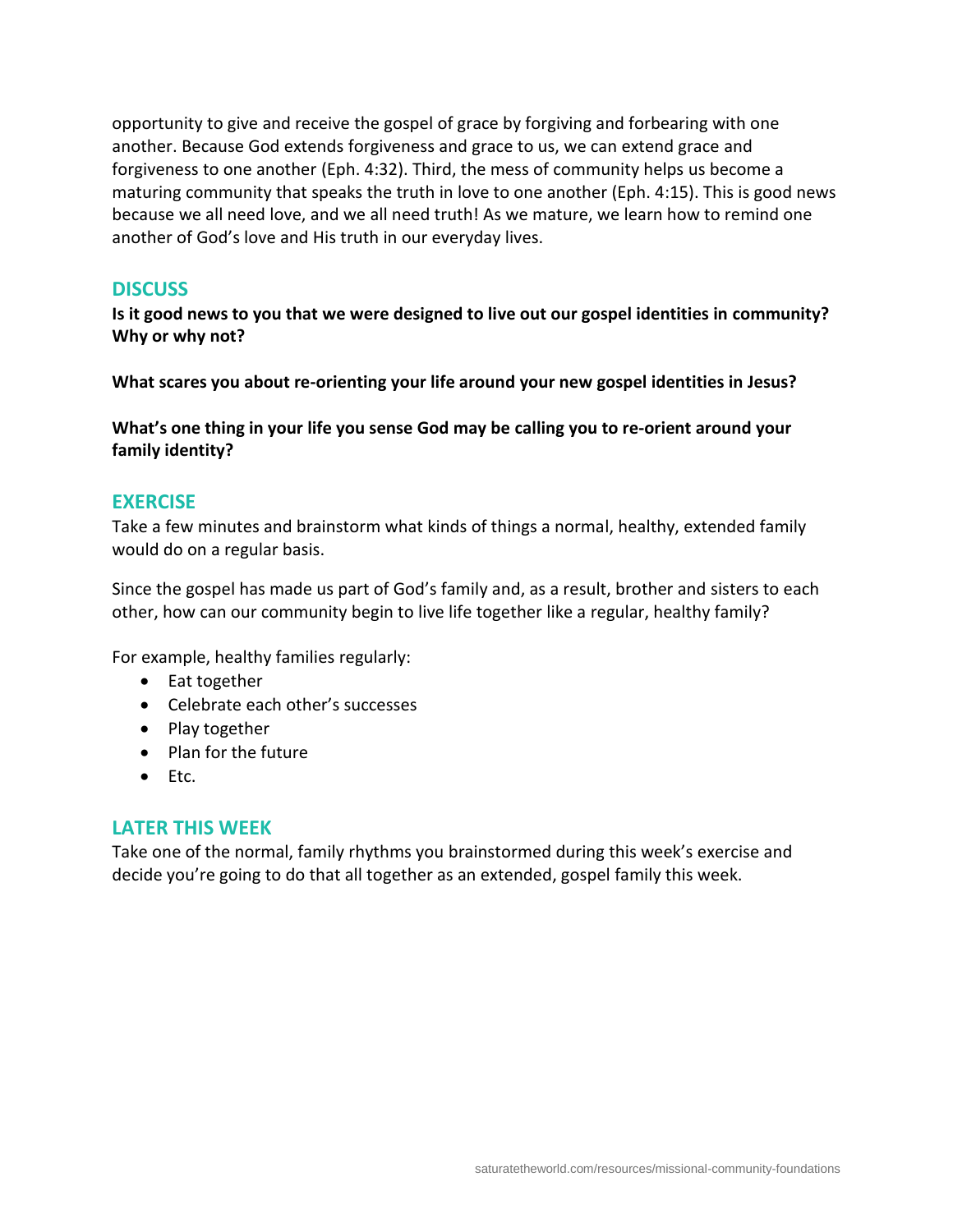# **MISSION, PART 1**

# **THE BIG PICTURE**

*This is where we're going—the big ideas to understand more deeply this week.*

- God is on a mission to restore all things for His glory and our good.
- The Father sends us in the power of the Spirit in the same way He sent Jesus.
- We participate in God's mission as missionaries when we make disciples who make disciples for their good and the good of their cities.

# **OPENING**

Over dinner tonight, recount something you enjoyed and/or something that was refreshing about including your MC in something you'd normally do individually or as a nuclear family.

# **SETUP**

What is the first thought that comes to mind when you hear the word mission? For some of us, the word may bring to mind boring board meetings where corporations endlessly debate mission statements. For others of us, the word conjures up vivid images of war movies, spy thrillers, or maybe even cross-cultural adventures. God has been on a centuries-long mission that could be described as almost anything but boring.

Similarly, we all have a mission in life: a mission to make a lot of money, live comfortably, love well, etc. However, we want to learn what it is to orient life around God's mission and purpose for us. Since we are connected to Jesus and sent by the Holy Spirit, we get to be participants in God's cosmic plan to restore all things for the sake of his glory. How exciting is that!? Now, how does a family of missionary servants fit into this picture?

# **ARTICLE**

# **The Mission of a "Missional Community"**

*"Then Jesus came to them and said, 'All authority in heaven and on Earth has been given to me. Therefore go and make disciples of all nations, baptizing them in the name of the Father and of the Son and of the Holy Spirit, and teaching them to obey everything I have commanded you. And surely I am with you always, to the very end of the age.'"* (Matthew 28:18–20)

Parting words are a big deal. In Matthew we get to overhear Jesus' parting words to his disciples, who were the beginning of the first "missional community."

So what was their mission?

When we say "mission," many things may come to mind. Some may think of a trip to Africa, a day of work at a soup kitchen, or even mentoring students at a low-income apartment community, and all those are great things to do and can be a great way to "show and share the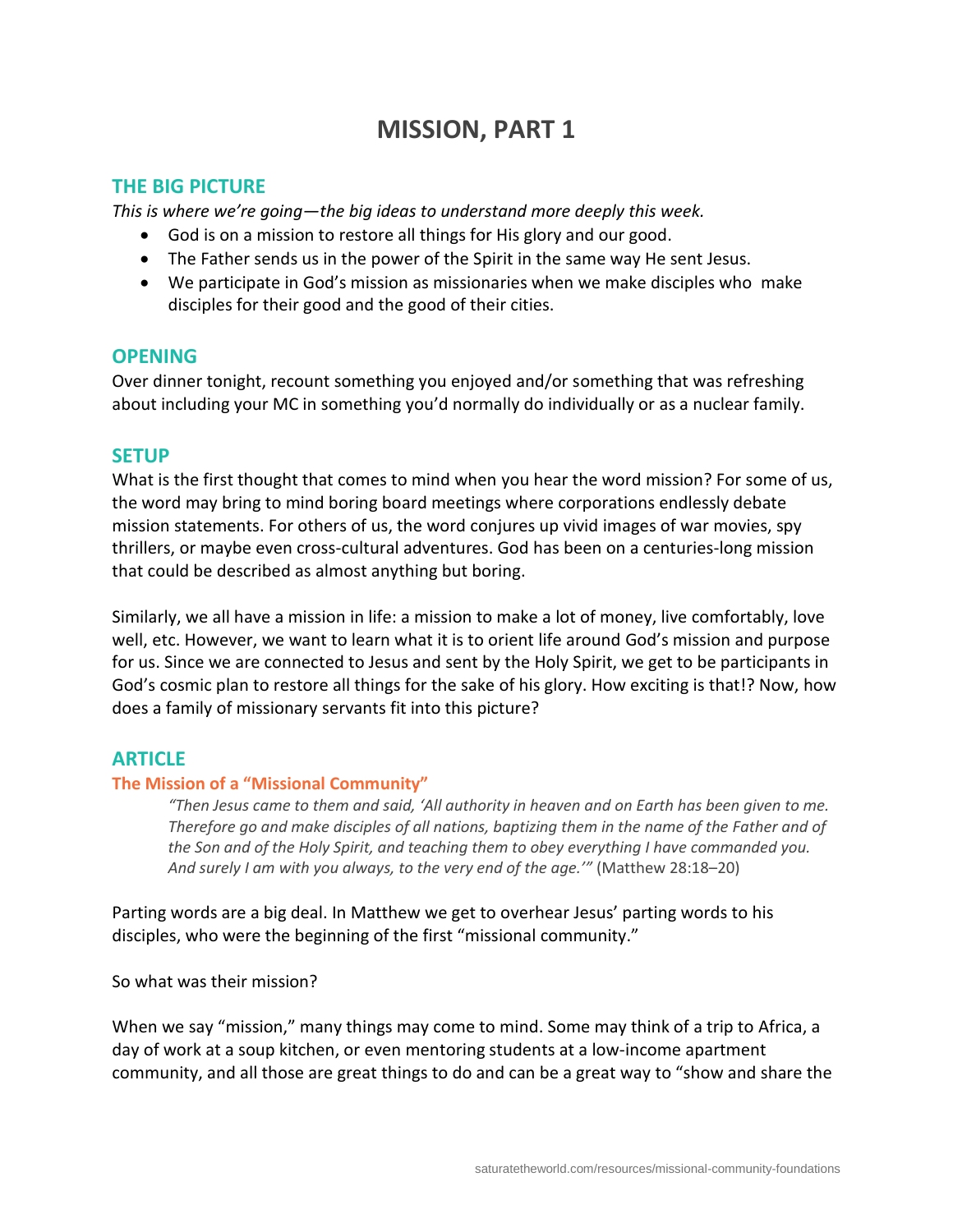gospel." Ultimately *the mission of the first disciples was to make more disciples of Jesus and steward God's creation*.

## **Re-Defining Discipleship**

When we say our mission is to "make disciples," most people think of two things: winning people over to Jesus (evangelism) or helping a follower of Jesus learn to obey Him (discipleship). But when we look at Mathew 28, we don't see an either/or discipleship; in fact we see both "evangelism" and "discipleship."

*"Therefore go and make disciples of all nations, baptizing them in the name of the Father and of the Son and of the Holy Spirit"*

#### Looks like "evangelism."

*"teaching them to obey everything I have commanded you."*

Looks like "discipleship."

The Great Commission is neither evangelism- nor discipleship-centered. It is gospel-centered. The command to make disciples is described three ways: 1) being sent in the power of Jesus, 2) baptizing into the name of Jesus, and 3) teaching the commands of Jesus. The mission of the church is radically Jesus-centered!

If the gospel is truly at the center of the church and her mission, then both discipleship and evangelism will reflect this focus on Jesus Christ. In fact **both** discipleship **and** evangelism take place throughout the discipleship process! Belief in Jesus changes what we believe, who we are, and where we live. We will go, baptize, and teach Jesus wherever we live.

The most succinct statement of the gospel is "Jesus Christ is Lord." Disciples of Jesus are committed to sharing and showing that "Jesus is Lord" in every area of life and in every domain of society: work, family, government, education, entertainment, and all of culture. Therefore, we aim to make disciples of Jesus who do the same: disciples who make great culture, redeem social ill, and share the whole gospel!

#### **A Missional God**

God is missional. The *Missio Dei* is a Latin phrase that classically referred to the "mission" or "sending" of God—the Father sending the Son, and the Father and Son sending the Spirit. God's mission has always been to see His purpose realized in a restored creation for the sake of His glory. As a missional God, the Father, Son, and Spirit create and send a missional people (the church) to see His purpose accomplished.

- The Father sent the Son.
- The Father and the Son sent the Spirit.
- The Father, Son, and Spirit send the Church (that's us).

#### **A Missional Community**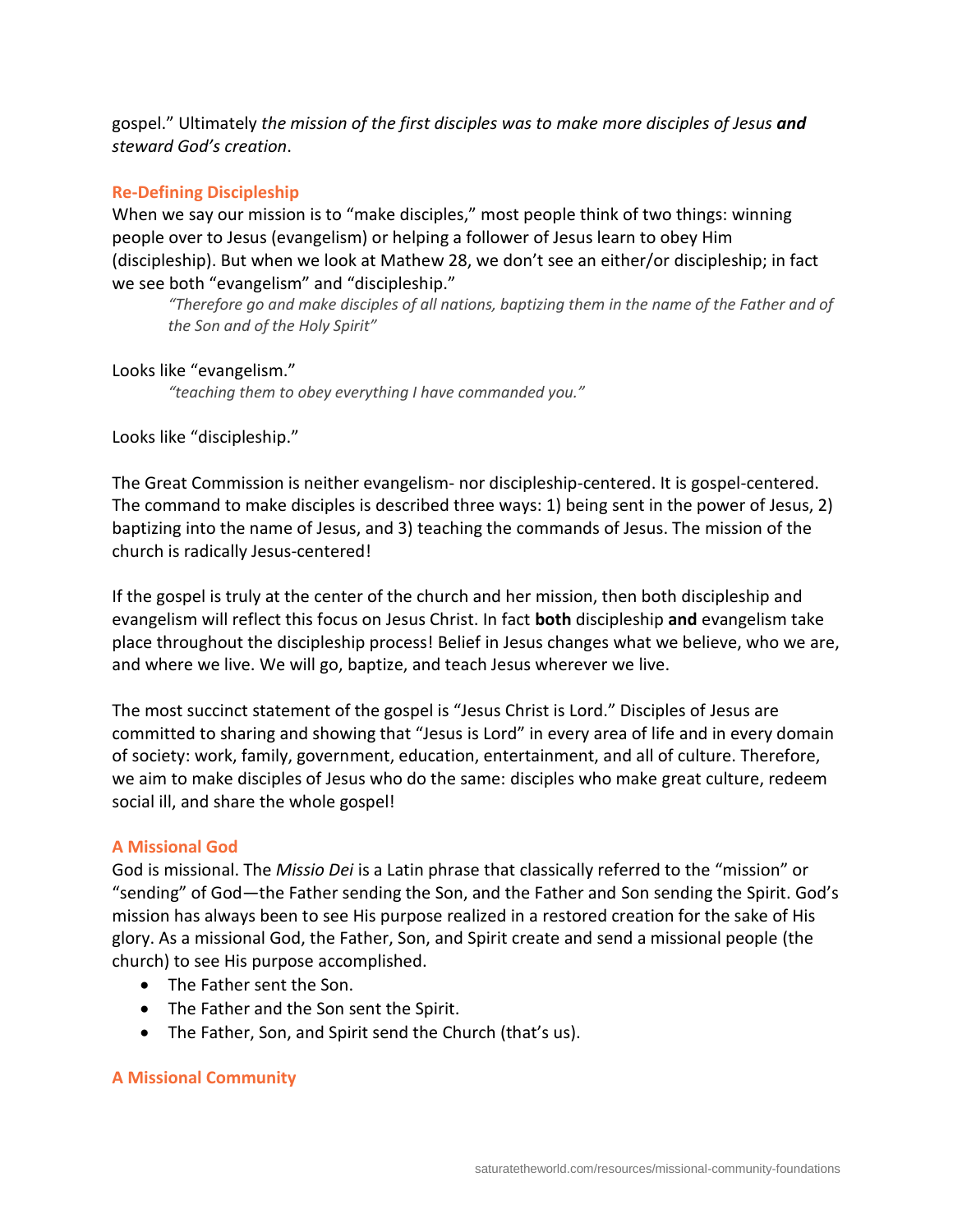The result of the church being sent is that we live as a community of disciples who are not only devoted to Jesus and to one another, but are also devoted to our neighbors and our city. When we come to Christ, we are sent on His mission.

Mission is not an option for followers of Jesus or something reserved for "super-spiritual Christians." Mission is for everybody! The mission of making disciples who contribute to our wider culture, redeem social ill, and share a whole gospel is the joy and responsibility of every Christian.

A missional community, then, is a family of missionary servants, a group of people who are devoted to Jesus, to one another, and to their neighbors and city! In line with God's gospel purpose, they are disciples of Jesus who are committed to making more disciples of Jesus! Therefore, mission is not merely a monthly trip to feed the homeless or a trip to Africa to serve in an orphanage (although those are great things to do!). Mission is something that happens in our everyday lives as we follow Jesus. Mission is not merely an activity; it is our identity!

Living out your missionary identity just means being yourself. It is making disciples where you live with your community as you collectively follow Jesus.

#### **Sent Like Jesus**

*Again Jesus said, "Peace be with you! As the Father has sent me, I am sending you."* (John 20:21)

If the way the Father sent Jesus is the way that Jesus sends us, then it is important to ask, "How did the Father send Jesus?"

The answer to that question is shocking!

God sent Jesus to become human! The God of the universe became a man and experienced hunger, thirst, pain, and betrayal. He lived among us as one of us. Notice God didn't ask people to come to Him; He went to people.

Most of us have experienced the opposite when it comes to "church." The church builds buildings, plans services, and asks people to "come to church." Jesus sends the church.

If we are to be sent like Jesus, then we should stop expecting people to come to church, and we should start taking the church to people! After all, the church is not a building or a service; it is the people of God on the mission of Christ. The Church is us. We just need go with one another into our neighborhoods, places of employment, kids schools, and favorite hangouts to make disciples.

#### **Mission is for Everybody (and Happens in the Everyday)**

*So Christ himself gave the apostles, the prophets, the evangelists, the pastors and teachers, to equip his people for ministry, so that the body of Christ may be built up.* (Ephesians 4:11-12)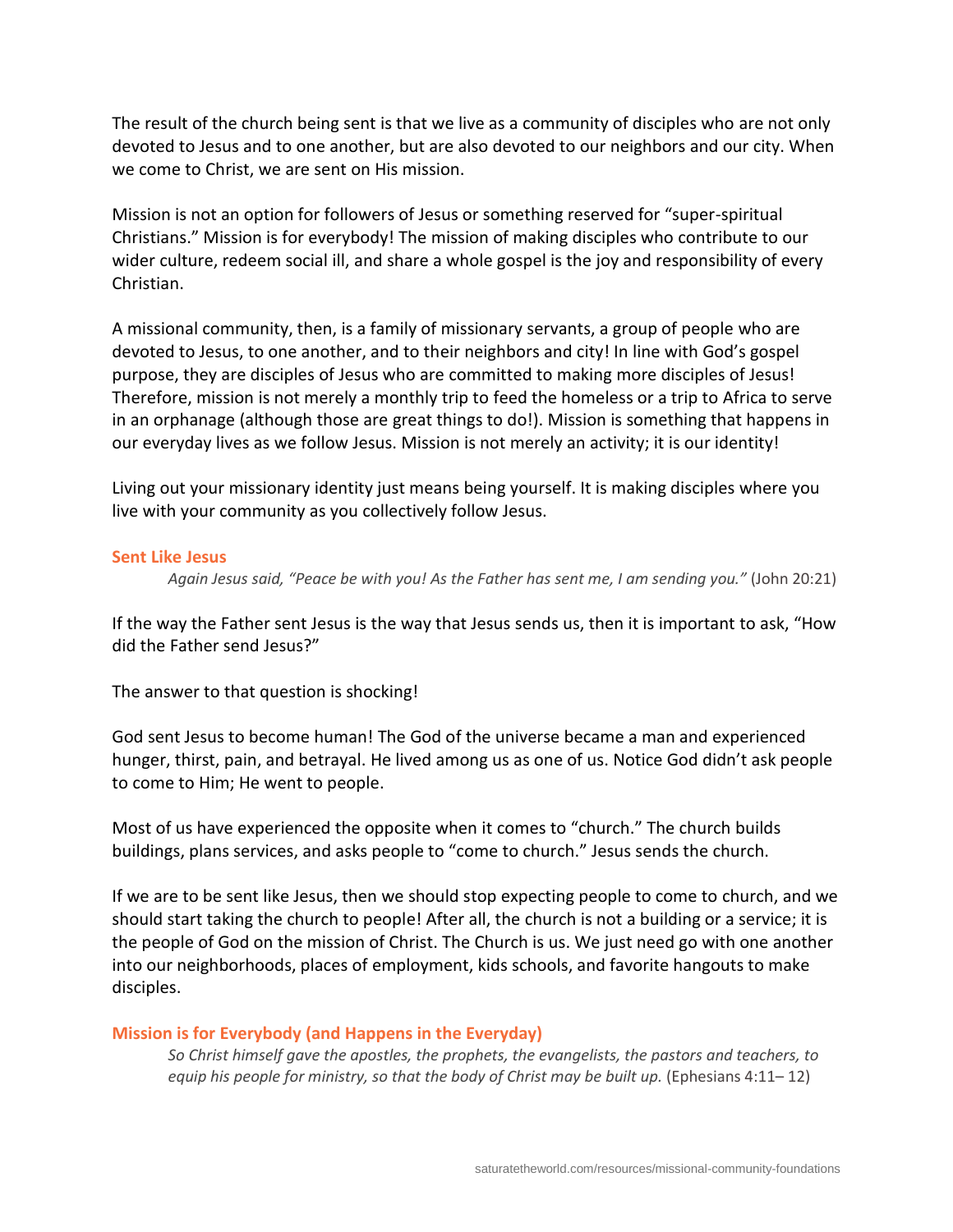There is no such thing as a spectator Christian; we are all in this together! God didn't give these five leaders to the church for them to do missional community. Rather, He gave them as gifts to equip everyday people for life as a family of missionary servants.

Where can you begin? Look around! You live next to people, work with people, and are friends with people who do not know Jesus.

Mission happens in the everyday things of life: backyard grill-outs with the neighbors, lunch breaks with your co-workers, attending concerts, watching films, play dates, and happy hours. The missional church is not about adding activities to an already busy life; rather, it is a matter of being yourself in the everyday with gospel intentionality.

# **DISCUSS**

**In your own words, describe the relationship between evangelism and discipleship.**

**What is the mission of God?**

**How is the Spirit sending us like the Father sent Jesus?**

**What are some practices you can begin doing as a community to be intentional about the mission of making disciples?**

#### **EXERCISE**

As a group, make a list of places that are popular gathering spots for people in your area or city. Make a plan as a community for how to frequent these gathering spots for the purpose of making relationships with people not-yet reconciled to the Father.

# **LATER THIS WEEK**

Begin to frequent the gathering spots in your neighborhood/town/city.

Take another prayer walk as a community and begin to ask the Spirit specifically how He wants you to reach your community. If the Spirit sends us out on mission, then He will also be faithful to empower and direct us on mission. Remember, He wants this to succeed more than we do!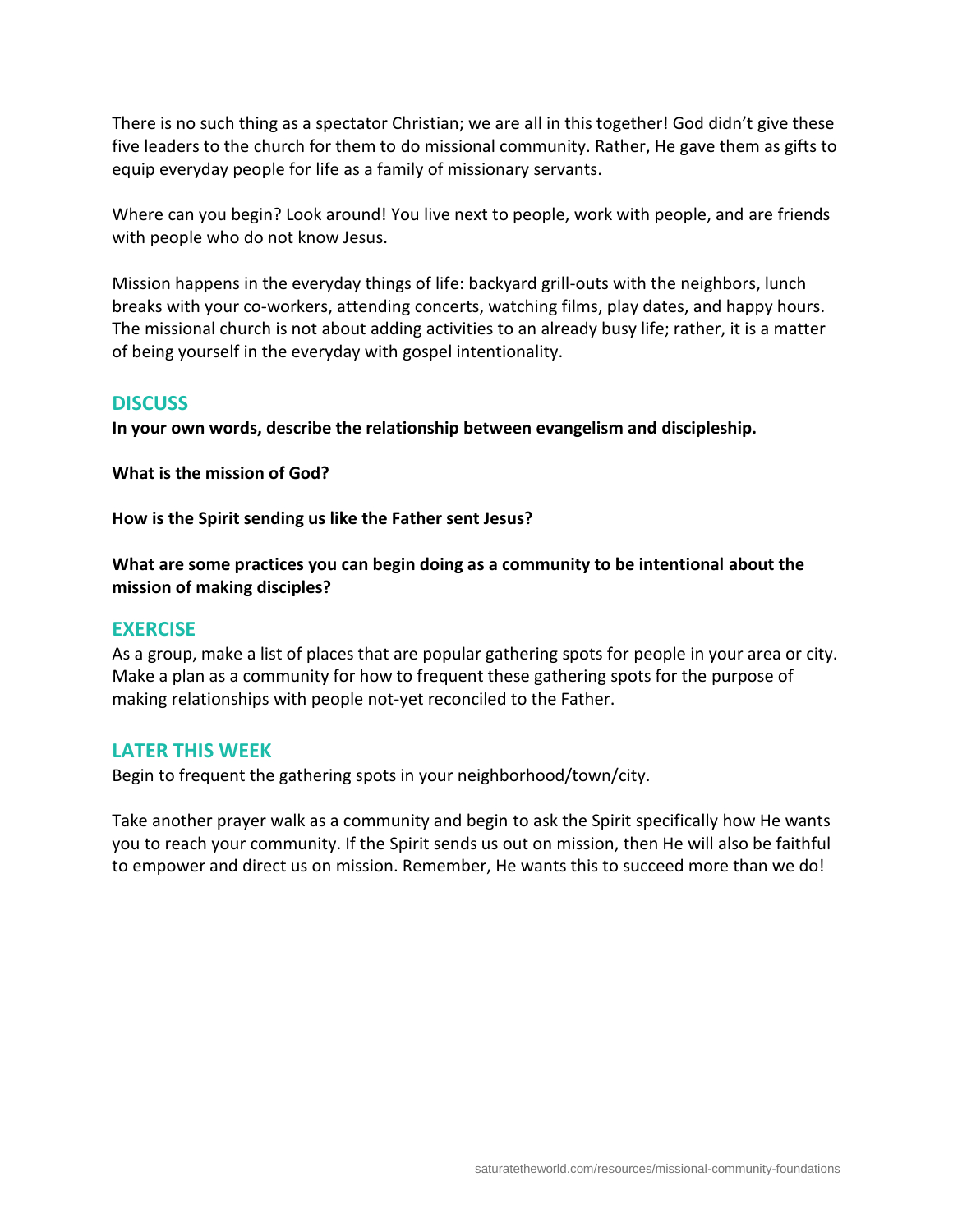# **MISSION, PART 2**

# **THE BIG PICTURE**

*This is where we're going—the big ideas to understand more deeply this week.*

- There are certain rhythms of life we can discern across every place and culture of the earth.
- Our gospel identities are designed to be lived out in the rhythms of life.

# **EXERCISE**

Let's imagine that you all just became a team of missionaries who are going on mission to Delhi, India.

**As you think through what it would look like to live as a missionary in India, what kinds of things would you do to prepare for your new life there?**

**What kinds of things do people do in India that they also do in the West?**

**How might these same rhythms of life look differently in India than they do in the West?**

**How might you begin to live as a missionary in these rhythms of life?**

#### **THE BIBLE SAYS**

*Though I am free and belong to no one, I have made myself a slave to everyone, to win as many as possible. To the Jews I became like a Jew, to win the Jews. To those under the law I became*  like one under the law (though I myself am not under the law), so as to win those under the law. *To those not having the law I became like one not having the law (though I am not free from God's law but am under Christ's law), so as to win those not having the law. To the weak I became weak, to win the weak. I have become all things to all people so that by all possible means I might save some.* (1 Cor. 9:19–22)

**What kinds of things did Paul feel the freedom to do for the sake of the gospel?**

**How was it possible for him to feel that level of freedom to enter into different cultures?**

**What was the goal of him entering into the rhythms and patterns of these different culture?**

# **SETUP**

What does gospel-centered community really look like? How could we ever possibly have the time to live out these identities of family, missionary, and servant? When the gospel takes root and begins bearing fruit in our lives, it doesn't primarily add "stuff" to our lives; it will lead to us re-orienting what we already do around the gospel call to make disciples.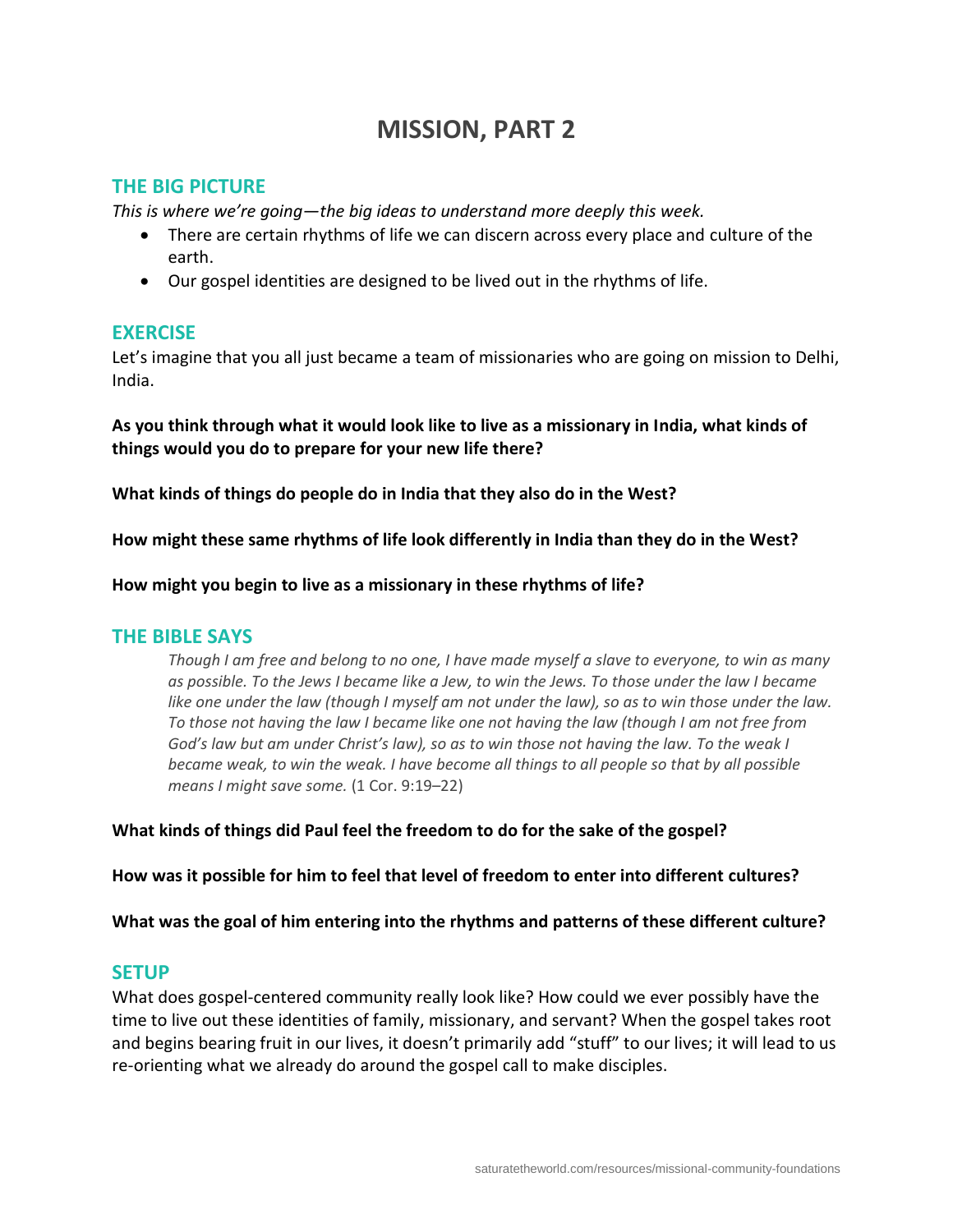# **ARTICLE**

#### **Gospel Rhythms of Life**

We have found some transferable patterns or rhythms of life that we see throughout the story of God and in every culture in every part of the world. Through each of these rhythms people have the opportunity to walk by faith—*walking in line with the truth of the gospel* (Gal. 2:14) or walk in fear or prideful rebellion to God—*walking in unbelief*.

When we come to understand and believe the gospel we realize we are saved by faith, not works, AND we are *being* saved by faith not works. We know the *righteous live by fait*h (Rom. 1:17), and every moment is pregnant with the opportunity to walk by faith and therefore in line with the truth of the gospel. Training up ourselves and others to walk in line with the truth of the gospel is really all about learning to *walk by faith in the Son of God who loved us and gave up His life for us* (Gal. 2:20) in every part of life.

These everyday rhythms we have identified can be easily observed in the very beginning of the story before the fall of man, and through the story we can see how they can be lived out in faith or in fear and prideful rebellion.

#### **Story-Formed**

*We know and submit our lives to the story of God while also becoming familiar with one another's stories and the stories of our culture.*

God has been unfolding his story since before time began. We believe we are participants in the story, and our only hope for redemption and restoration from our fear and prideful rebellion is when by faith we submit our lives to the overarching story of God. Therefore, we regularly reacquaint with and submit ourselves to the story by interacting with God's Word. We look for ways and times to tell the story often. We also take time to listen to others' stories and lead them to submit their lives to God's story (Gen. 1:1–2; Jn. 1:1; Ps.1; 2 Tim. 3:16–17).

Every person on the planet is living his or her life inside of and in light of a larger story shaped by the country he or she lives in, the cultures surrounding him or her, the family he or she was raised in, the worldview he or she believes. Until he or she understands all of this in light of the redemptive story of God, he or she will give himself or herself to lesser stories that do not work and will ultimately lead to his or her destruction.

#### **Listen**

*We submit to God through consistent backward and forward listening.*

Everyone is listening to someone or something as the primary voice or voices they submit their lives to—an expert or teacher that they follow. These might include a school of thought, a leader or charismatic personality, demons, or lies from the past. Until the Creator is THE expert and THE teacher to whom they compare all other voices, they are prone to deceit and lies and worship of self or others.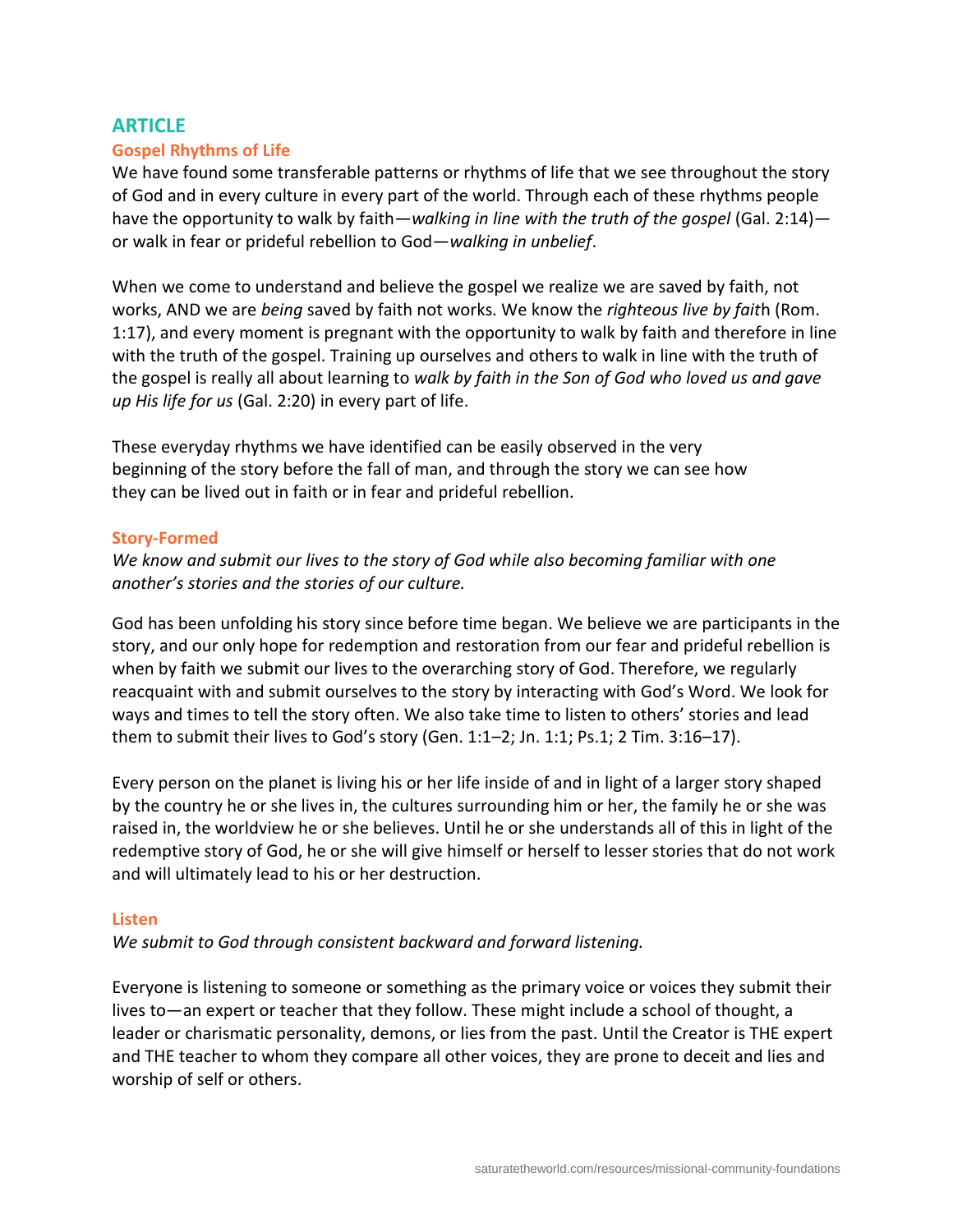Jesus listened to God in prayer to know his Father's will. We listen to God because through the gospel we are now aware of our ongoing need for Him. We listen *backward* by regularly interacting with God's Word—the story and the Son. We also listen *forward* to hear what God is saying to us today. We believe He declares to all people what He is like through His creation and specifically speaks to those who belong to Him through His Spirit.

We listen well when we direct our listening in the four ways below:

- **Listen to God:** We are fully dependent on God's Spirit so we must walk in submission to the Spirit if we are going to live as God intends.
- **Listen to Myself:** To regularly realign ourselves to the truth of the gospel, we need to listen closely to what we say to ourselves and compare that to the gospel and our gospel identity.
- **Listen to Each Other:** We need to listen to each other carefully to discern where they are not yet gripped by the gospel.
- **Listen to Our Culture and Community:** We should be listening constantly to know which story our culture and communities believe in and where that story has proven weak and ineffective to save.

# **Celebrate**

*We gather together to celebrate God's extravagant blessings in Jesus.*

God calls people to celebrate his goodness and grace regularly. We gather weekly in MCs and regularly as a larger family to share stories and celebrate all God is doing in and amongst us. We invite everyone to these celebrations as a way of displaying and declaring God's glory, exhorting one another in the gospel and encouraging one another in mission.

We are created to worship, and celebration is one of the clearest ways we do this. Every person in every part of the world celebrates. The question is: *To whom or what is the celebration directed?* Because of sin and idolatry, we are prone to celebrate the creation instead of the Creator. However, If as God's people we truly understand and believe the gospel, we should be the most celebratory people on the planet. God regularly called His people to celebrate through feasts and parties because He did not want them to forget His grace and abundant provision. The very celebration wasn't just a response—it was also a demonstration of what God is like and has done. We must enter into a regular rhythm of celebrating God's extravagant blessings.

# **Bless**

*We intentionally bless others through words, gifts, or actions.*

God desires that all people would be blessed through Jesus. And now, as His Church, we believe we live out this mission as we bless others. We intentionally seek God's direction for whom He would have us tangibly bless each week. (Gen. 12:1–3; Eph. 1:22–23; 2:8–10; 1 Pt. 2:12)

Just like Abraham, we have been blessed; we have received unmerited favor and provision. This is not because of anything we have done, but because of all God has done for us in Jesus Christ.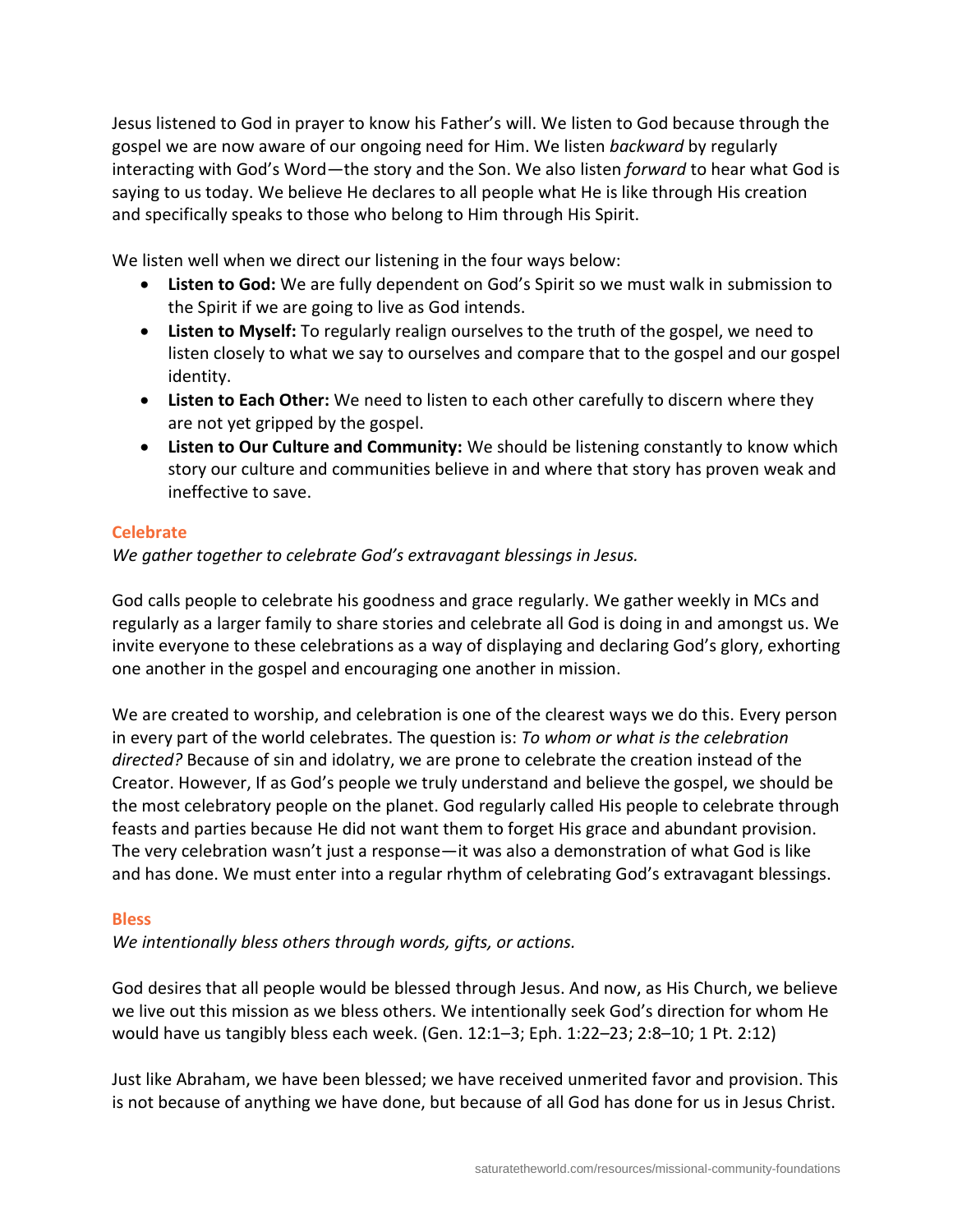We are co-heirs with Christ and blessed with every spiritual blessing in the heavenly realms (Eph. 1:3). However, we are not blessed just for our own good. We have been given what we have so others might also receive. We must regularly take account of what has been given to us and realize it is not ours, but God's to steward. Then, in light of the gospel that reminds us He become poor so that in His poverty we might become rich, we are freed up to pour out our lives and things so others might be blessed and taste and see that the Lord is good.

#### **Eat**

*We regularly eat meals with others to invite them into gospel community.*

Meals are a daily reminder of our common need for God and his faithfulness to provide both physically and spiritually. Jesus called us to remember Him and His sacrifice for us through a meal. When we eat together, we commune around this truth. We regularly eat meals with those not in our immediate family or circle of close friends, discipling them toward a life of dependence on God.

In every part of the world hunger is a daily reality; whether people have plenty or little, everyone gets hungry more than once a day. God gave Adam and Eve the opportunity to demonstrate their faith through the eating of food. They chose to eat unto themselves out of unbelief and rebellion. God has likewise given every person in every part of the world a regular reminder of their need and an opportunity to eat unto themselves in unbelief and rebellion or unto God in faith and with thanksgiving.

The table for the Jews, as it is today, was very symbolic AND communicative. Whom we eat with demonstrates whom we love. This is why Jesus was called a friend of sinners; He ate with people who were dirty, unreligious, and visibly or sociably unacceptable. The table is one of the most powerful displays of God's love and acceptance of sinners.

#### **Recreate**

*We take time to rest, play, create, and restore beauty in ways that reflect God and the work of the gospel to others.*

After powerfully and joyfully creating the universe, God rested. We were created in His image and therefore were made to create joyfully and rest as well. We regularly take time to rest, play, create, and restore beauty in ways that reflect what God is like to our community.

In every culture and with every person we witness the desire to rest and create. Although the means by which people work it out might be different, we find a universal and historical practice of recreating. However, apart from the gospel people remain restless in their work and labored in their rest. The gospel enables people to rest while working because the work that justifies them was accomplished in Jesus. They don't need their work to give them significance any longer. The gospel also enables people to rest when not working because they know God is always working. They don't have to worry their lack of work will stop the world from spinning.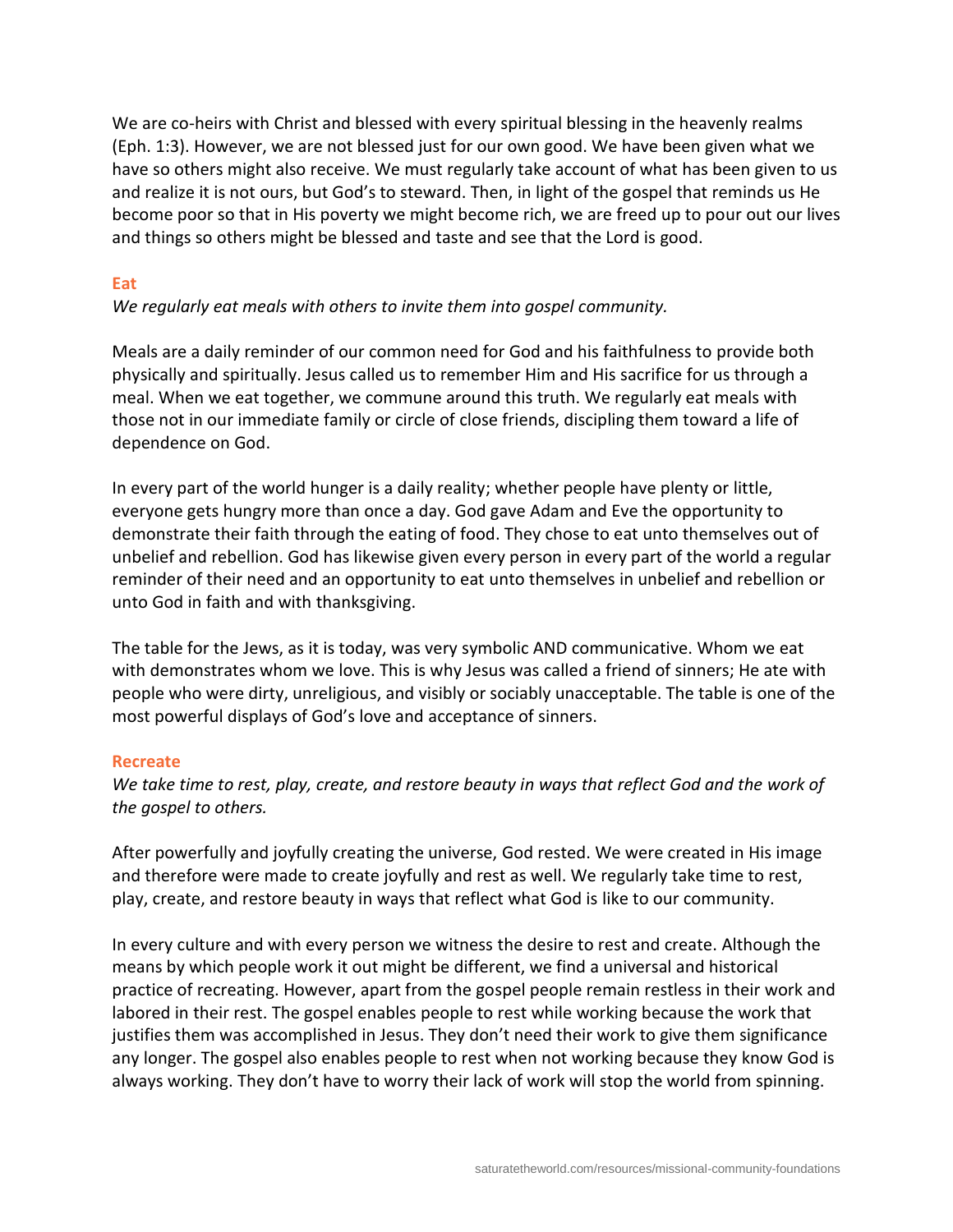#### **DISCUSS**

**Describe what you think it means to live out your gospel identities in these transferable rhythms of life.**

**Which rhythms, if any, do you find yourself resisting re-orienting around the gospel?**

**Why do you think it might be important to be formed by God's story and to listen to Him while living on mission?**

#### **LATER THIS WEEK**

If you haven't already, plan a time to get together later this week and begin to share your personal stories with one another.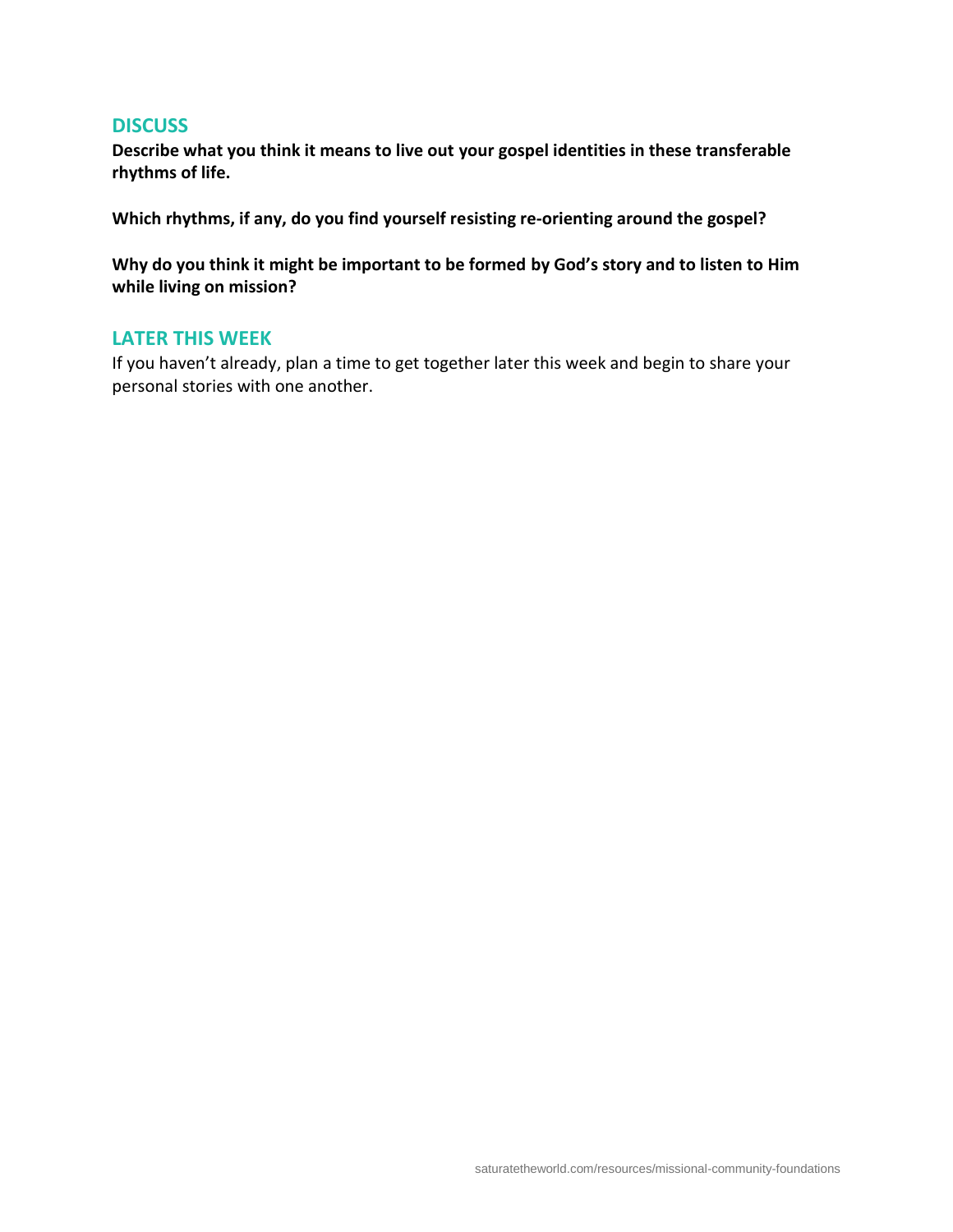# **A MATRIX FOR MISSION**

# **THE BIG PICTURE**

*This is where we're going—the big ideas to understand more deeply this week.*

- A covenant helps an MC plan for obedience throughout the coming year.
- A covenant involves seeking God's guidance on how to live out our gospel identities in the everyday rhythms of life around us.

#### **SETUP**

Since you now understand how God's gospel power creates a gospel people living for His gospel purpose in the rhythms of the culture around them, you're now ready to dive in and begin asking Him how to live as a family of missionary servants in the coming year. Since this can sometimes be a lengthy process we're leaving you most of the time this week to read the article and begin praying through the Missional Commitment Matrix.

# **ARTICLE**

*But be doers of the word, and not hearers only, deceiving yourselves. For if anyone is a hearer of the word and not a doer, he is like a man who looks intently at his natural face in a mirror. For he*  looks at himself and goes away and at once forgets what he was like. But the one who looks into *the perfect law, the law of liberty, and perseveres, being no hearer who forgets but a doer who acts, he will be blessed in his doing. James 1:22–25*

#### **Why Make a Missional Community Covenant?**

The purpose of this guide, as stated up front, is that we would move from theory to practice, from the classroom to our neighbors and the city, and from talking about "missional community" to being a missional community. James says it this way: to move from being hearers of the word to being doers of the word!

Many of us are convinced that MCs are the way to be the church and to be devoted truly to Jesus, one another, and our neighbors and city. We also realize this doesn't come easy as we rub up against our own sin, individualism, and consumerism, as well as everything we are trying to unlearn about the "church experiences" we had earlier in life.

We are concerned that if we continue to talk about MCs with no sense of how it applies to our everyday lives, it will just be all talk and nothing will actually happen. That is why we want to make a commitment, to take this from a discussion into our everyday lives, to move missional community from our head and heart to our hands.

# **A Couple Disclaimers:**

We Will Fail.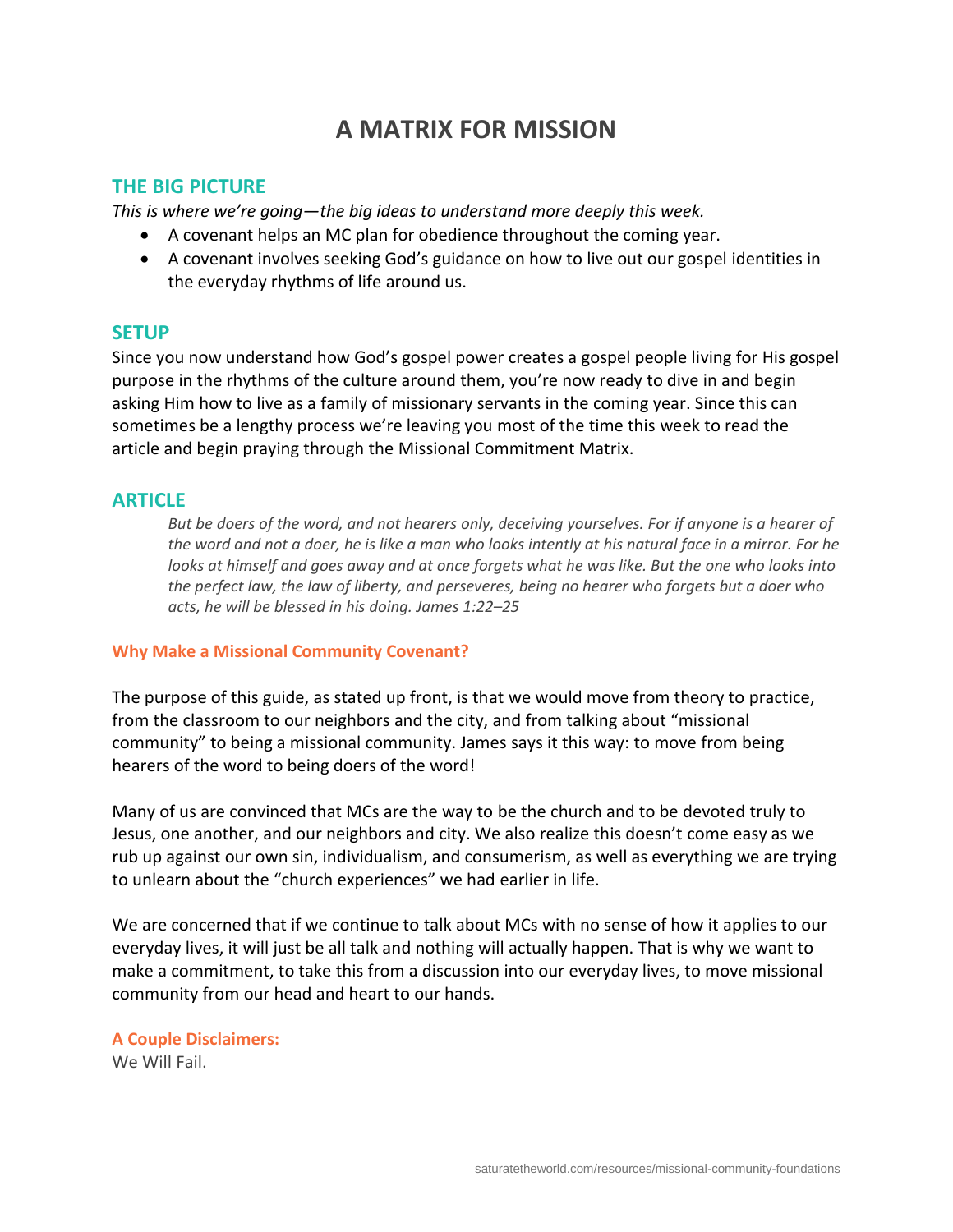We won't perfectly live out what we commit to; we never do. The good news is that when we fail in loving one another and our neighbors, we have the gospel that freely forgives us! We don't "do missional community" to earn God's favor; rather, in Christ we have God's favor and we are adopted into his family. We are a missional community, imperfections and all!

This commitment will not serve as a legalist document to judge one another's performance; rather, it will be something we can revisit every couple months to see how we are progressing in living out our devotion to Jesus, one another, and our neighbors and city.

#### This is Not "In or Out"

If you have sat through this discussion, are part of our community, and are not ready to make a missional commitment, that is 100% OK. We are not here to twist your arm to do anything; we are just glad you are here. In fact, please don't stop coming to our gatherings—we want you here with us. A commitment is not meant to create an "in or out"; it is simply a way we want to commit to being a community that lives out what we believe in our everyday lives.

#### **What Does a Covenant Look Like?**

Throughout this primer we have talked about missional community in terms of our identity in Christ as God's family of missionary servants. As a result, when we covenant together, we want to articulate how we will express our missionary, family, and servant identities in the rhythms of life in the context that we're trying to reach. This is a helpful way to process how the gospel informs our identity and then how those identities should be expressed in all of life.

|            | <b>STORY-</b><br><b>FORMED</b> | <b>LISTEN</b> | <b>CELEBRATE</b> | <b>BLESS</b> | <b>EAT</b> | <b>RECREATE</b> |
|------------|--------------------------------|---------------|------------------|--------------|------------|-----------------|
| Family     |                                |               |                  |              |            |                 |
| Missionary |                                |               |                  |              |            |                 |
| Servant    |                                |               |                  |              |            |                 |

#### **EXERCISE**

Begin praying through this Missional Community Covenant Matrix. As you do this, you may want to refer to the Missional Community Commitment Template in Appendix A. The questions there will help guide your thinking and praying throughout the coming weeks as you plan for obedience in living out your identity as a family of missionary servants.

#### **LATER THIS WEEK**

Live intentionally as a family of missionary servants in the rhythms of life in your neighborhood, town, and/or city.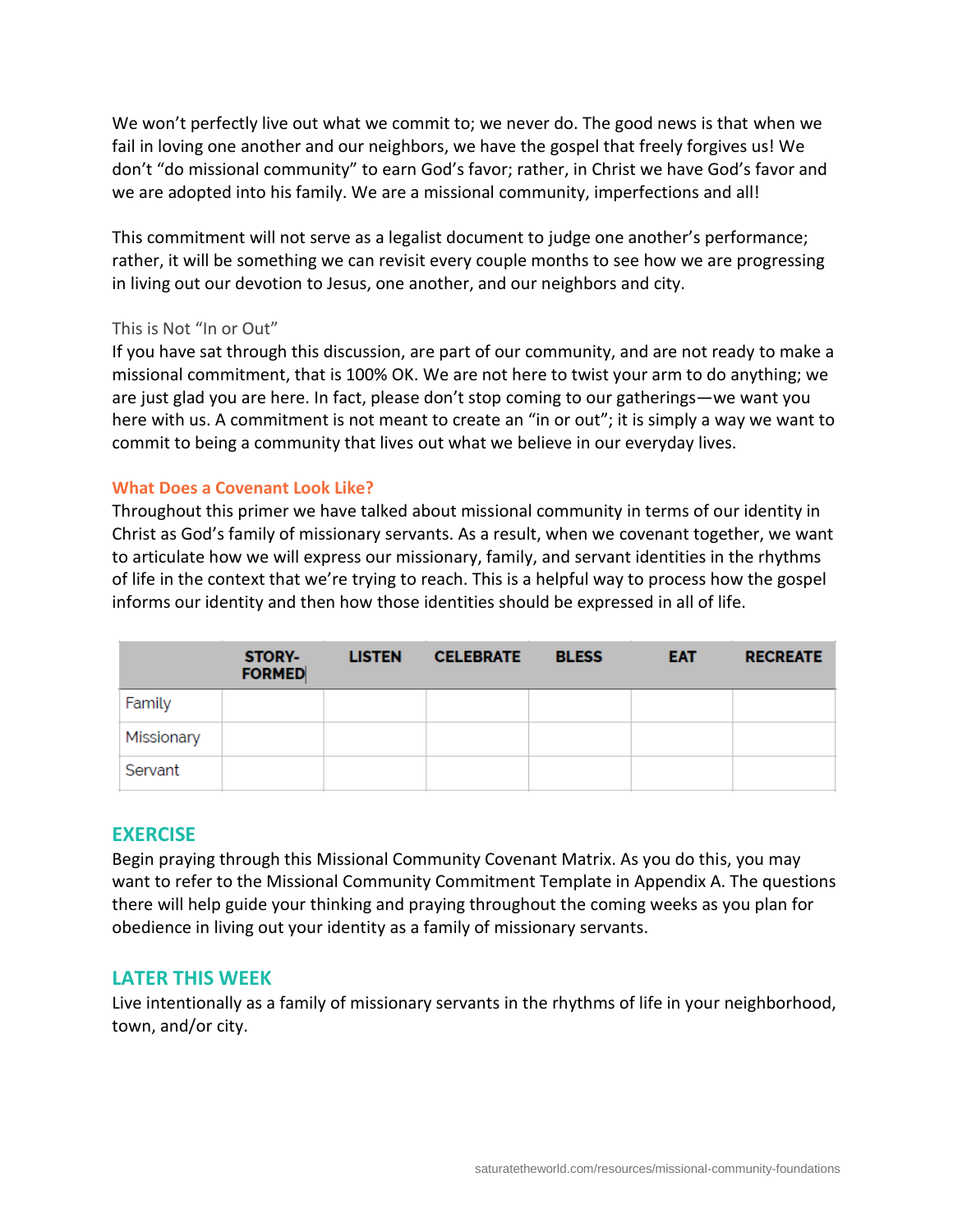# **APPENDIX A: Missional Community Commitment Template**

# **GOSPEL**

The gospel is the good news that Jesus has defeated sin, death, and evil through His own death and resurrection and is making all things new, even us. Because of the gospel, I believe in the power of God for salvation through faith in the work of Jesus Christ saving me for the purpose of glorifying God and participating in his mission to restore all things to Himself.

# **GOSPEL IDENTITY**

I believe I have been given a new identity in Christ because of the gospel. I am now a part of God's family on mission sent to serve our world and continually learn to walk in his ways.

# **Missionaries — We are missionaries sent by Jesus to make disciples.**

*How we will commit ourselves to making disciples who make disciples in the power of the Spirit:*

- Which PEOPLE group or groups are we focusing in our obedience to Jesus'
- commission to MAKE DISCIPLES OF ALL NATIONS?
- How will we commit to listen in prayer for our next steps in our friendships with those God is sending us to? Both as an MC and as individuals?
- What specifically will we do to insure that the people we are sent to hear the gospel this year?
- How can we become so fluent in God's story that it shapes our worldview and we can't help but teach it to others?

# **Servants — We are servants of God who serve others as a way of life.**

*How we will tangibly demonstrate the gospel in service to our King, Jesus:*

- How will we commit to listen in prayer for how and whom we should serve? Both as an MC and as individuals?
- What does GOOD NEWS look like to the people group we are sent to? How might we demonstrate that through service?
- How will we serve the underprivileged (poor, widows, orphans) among the people we are sent to?
- How might we demonstrate God's creative beauty and restorative intent?
- How will we intentionally share what we have with each other and those in need?

# **Family — We are children of God who live as his family.**

*How we will express our love as brothers and sisters adopted by the Father:*

- How will we commit to listen in prayer for the Father's love and guidance for us as a family? As an MC? Individuals?
- What actions will we commit to which express our gospel identity as sons of God and brothers and sisters together (meals, sharing stories, gathering, celebrating, etc.)?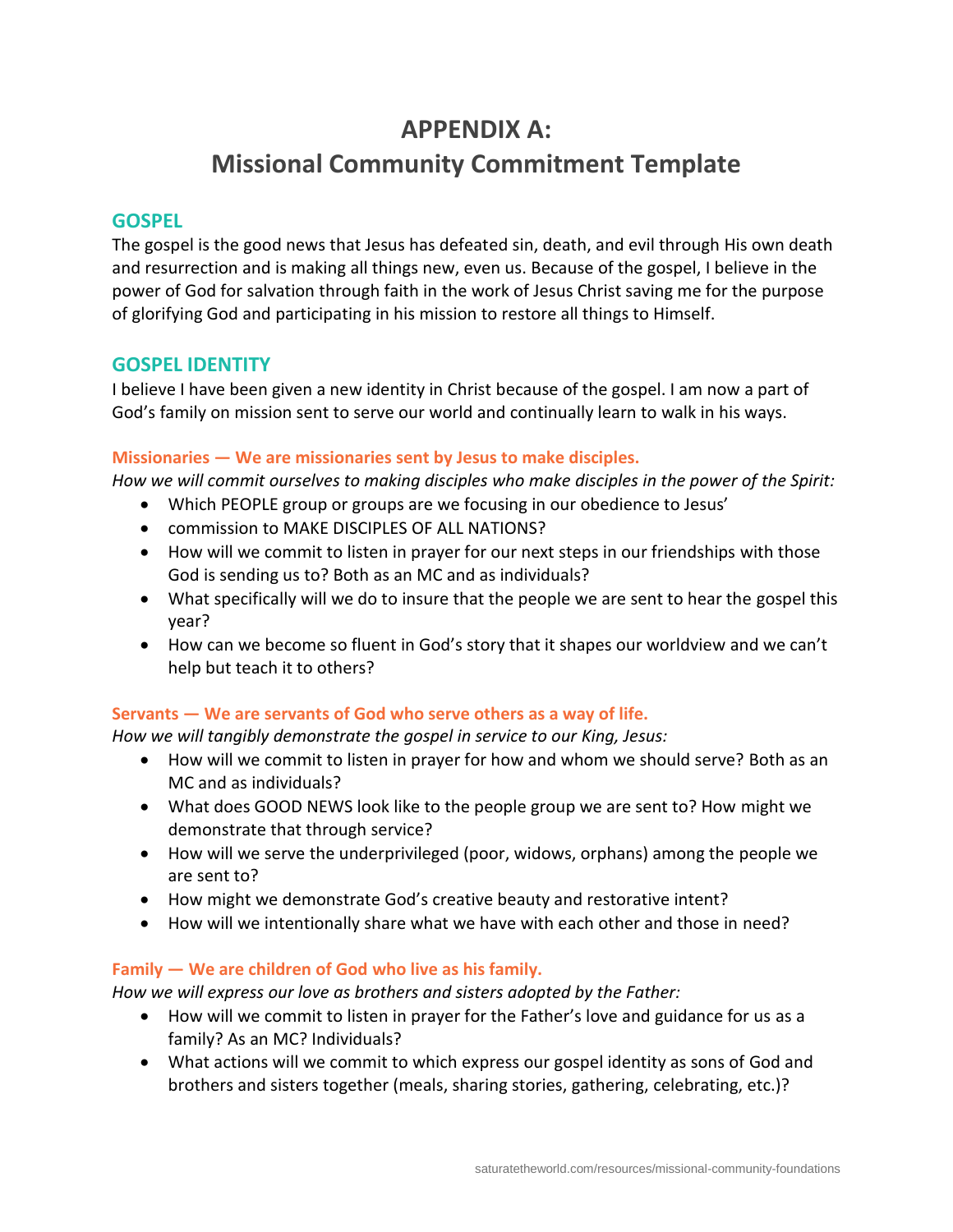- How will we insure that each of us is involved in regular, intimate discipleship, nurture, and accountability?
- What regular rhythms of recreating will we commit to together?

# **As a follower of Jesus and a child of God, I commit with my missional community to live these gospel identities and rhythms.**

*Name \_\_\_\_\_\_\_\_\_\_\_\_\_\_\_\_\_\_\_\_\_\_\_\_\_\_\_ Signature \_\_\_\_\_\_\_\_\_\_\_\_\_\_\_\_\_\_\_\_\_\_\_\_\_\_\_ Date \_\_\_\_\_\_\_\_\_*